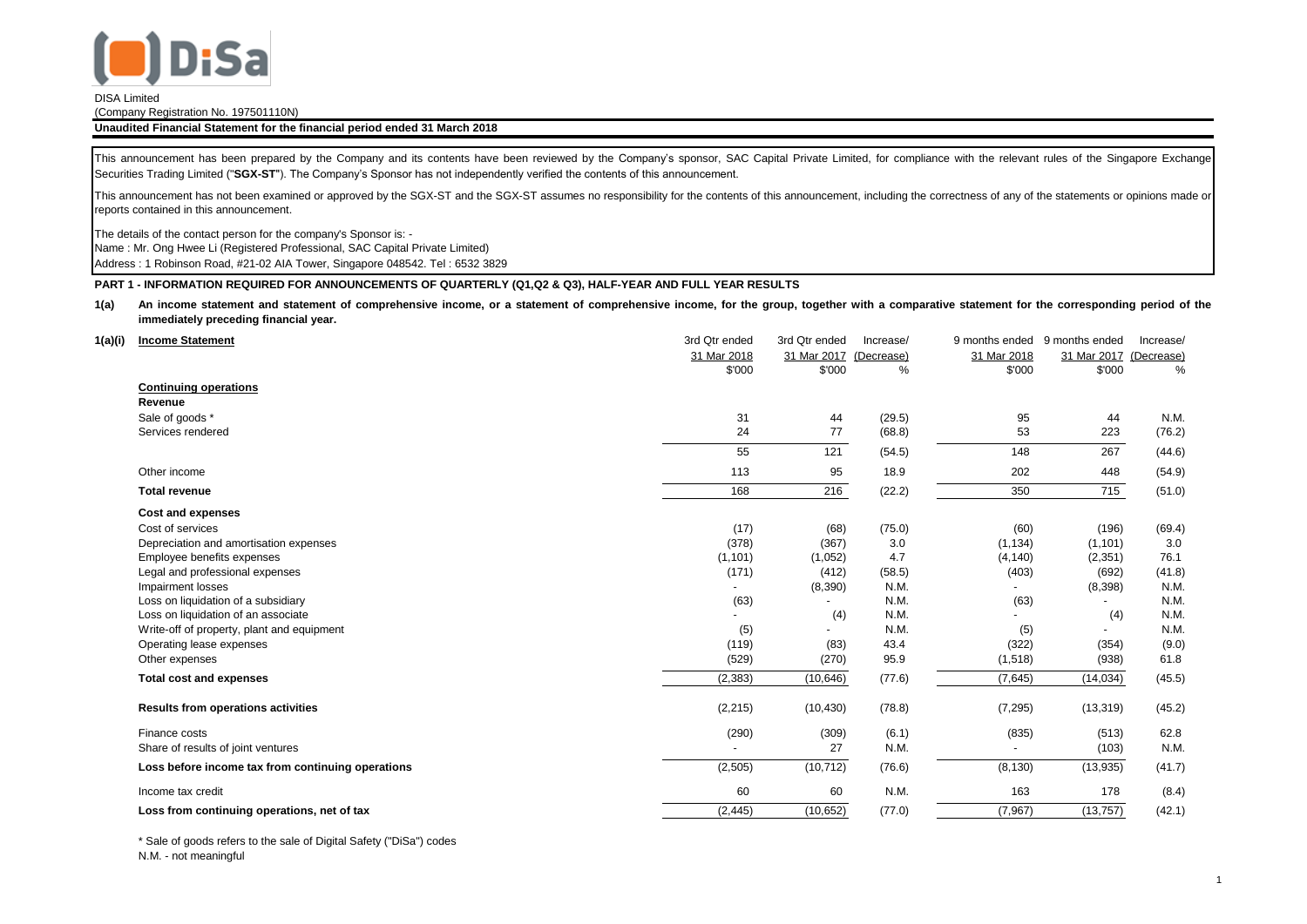

(Company Registration No. 197501110N)

**Unaudited Financial Statement for the financial period ended 31 March 2018**

| Loss from continuing operations, net of tax                                                                                                                                                                                                    | 3rd Qtr ended<br>31 Mar 2018<br>\$'000<br>(2, 445) | 3rd Qtr ended<br>31 Mar 2017<br>\$'000<br>(10, 652) | Increase/<br>(Decrease)<br>%<br>(77.0) | 9 months ended 9 months ended<br>31 Mar 2018<br>\$'000<br>(7, 967) | 31 Mar 2017 (Decrease)<br>\$'000<br>(13, 757) | Increase/<br>%<br>(42.1) |
|------------------------------------------------------------------------------------------------------------------------------------------------------------------------------------------------------------------------------------------------|----------------------------------------------------|-----------------------------------------------------|----------------------------------------|--------------------------------------------------------------------|-----------------------------------------------|--------------------------|
| <b>Discontinued operations</b><br>Profit from discontinued operations, net of tax                                                                                                                                                              |                                                    | 62                                                  | N.M.                                   |                                                                    | 112                                           | N.M.                     |
| Loss for the financial period                                                                                                                                                                                                                  | (2, 445)                                           | (10, 590)                                           | (76.9)                                 | (7, 967)                                                           | (13, 645)                                     | (41.6)                   |
| Attributable to:<br><b>Owners of the Company</b><br>Loss from continuing operations, net of tax<br>Profit from discontinued operations, net of tax                                                                                             | (2, 426)                                           | (9, 149)<br>45                                      | (73.5)<br>N.M.                         | (7,961)                                                            | (12, 120)<br>99                               | (34.3)<br>N.M.           |
|                                                                                                                                                                                                                                                | (2, 426)                                           | $\sqrt{(9,104)}$                                    | (73.4)                                 | (7,961)                                                            | (12,021)                                      | (33.8)                   |
| <b>Non-controlling interests</b><br>Loss from continuing operations, net of tax<br>Profit from discontinued operations, net of tax                                                                                                             | (19)<br>(19)                                       | (1,503)<br>17<br>(1,486)                            | (98.7)<br>N.M.<br>(98.7)               | (6)<br>(6)                                                         | (1,637)<br>13<br>(1,624)                      | (99.6)<br>N.M.<br>(99.6) |
| Loss for the financial period                                                                                                                                                                                                                  | (2, 445)                                           | (10, 590)                                           | (76.9)                                 | (7,967)                                                            | (13, 645)                                     | (41.6)                   |
| <b>Statement of Comprehensive Income</b>                                                                                                                                                                                                       |                                                    |                                                     |                                        |                                                                    |                                               |                          |
| Loss for the financial period                                                                                                                                                                                                                  | (2, 445)                                           | (10, 590)                                           | (76.9)                                 | (7, 967)                                                           | (13, 645)                                     | (41.6)                   |
| Other comprehensive income:<br>Foreign currency translation differences from foreign subsidiaries<br>Realisation of foreign currency translation on liquidation of a foreign subsidiary<br>Other comprehensive income for the financial period | 88<br>88                                           | (79)<br>2<br>(77)                                   | N.M.<br>N.M.<br>N.M.                   | 54<br>54                                                           | 42<br>2<br>44                                 | 28.6<br>N.M.<br>22.7     |
| Total comprehensive income for the financial period                                                                                                                                                                                            | (2, 357)                                           | (10,667)                                            | (77.9)                                 | (7, 913)                                                           | (13,601)                                      | (41.8)                   |
| Attributable to:<br><b>Owners of the Company</b><br>Loss from continuing operations, net of tax<br>Profit from discontinued operations, net of tax                                                                                             | (2,350)<br>(2,350)                                 | (9,233)<br>45<br>(9, 188)                           | (74.5)<br>N.M.<br>(74.4)               | (7,926)<br>(7,926)                                                 | (12,069)<br>99<br>(11, 970)                   | (34.3)<br>N.M.<br>(33.8) |
| <b>Non-controlling interests</b><br>(Loss)/Profit from continuing operations, net of tax<br>Profit from discontinued operations, net of tax                                                                                                    | (7)<br>(7)                                         | (1, 496)<br>17<br>(1, 479)                          | (99.5)<br>N.M.<br>(99.5)               | 13<br>13                                                           | (1,644)<br>13<br>(1,631)                      | N.M.<br>N.M.<br>N.M.     |
| Total comprehensive income for the financial period                                                                                                                                                                                            | (2, 357)                                           | (10, 667)                                           | (77.9)                                 | (7, 913)                                                           | (13,601)                                      | (41.8)                   |

N.M. - not meaningful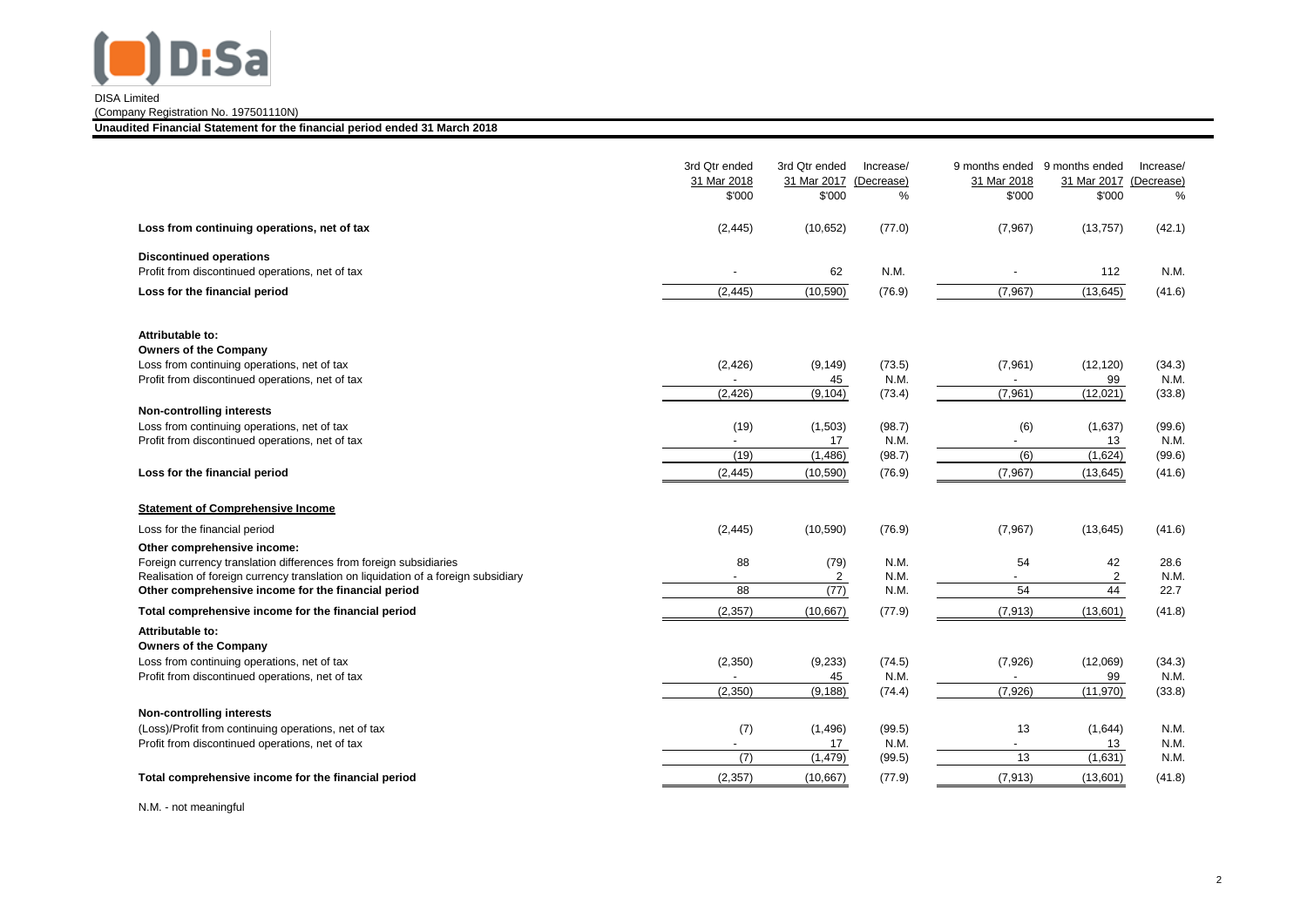

(Company Registration No. 197501110N)

**Unaudited Financial Statement for the financial period ended 31 March 2018**

## **1(a)(ii) Loss for the financial period is stated after charging/(crediting) the following:**

|                                                                                   | 3rd Qtr ended | 3rd Qtr ended | 9 months ended | 9 months ended |
|-----------------------------------------------------------------------------------|---------------|---------------|----------------|----------------|
|                                                                                   | 31 Mar 2018   | 31 Mar 2017   | 31 Mar 2018    | 31 Mar 2017    |
| (inclusive of both continuing and discontinued operations)                        | \$'000        | \$'000        | \$'000         | \$'000         |
| Interest expenses                                                                 | 290           | 309           | 835            | 513            |
| Interest income                                                                   | (104)         |               | (182)          | (93)           |
| Amortisation of intangible assets                                                 | 351           | 351           | 1,053          | 1,053          |
| Depreciation of property, plant and equipment                                     | 27            | 20            | 81             | 59             |
| Employee share-based payment expenses                                             | (135)         | 334           | 406            | 620            |
| Gain on disposal of property, plant and equipment                                 |               | (55)          |                | (75)           |
| Loss on liquidation of a subsidiary                                               | 63            |               | 63             |                |
| Loss on liquidation of an associate                                               |               |               |                |                |
| Impairment loss on other current assets                                           |               |               |                | 17             |
| Impairment loss on prepayment for rights, interest in and ownership of granite    |               | 5,939         |                | 5,939          |
| Impairment loss on trade and non-trade receivables                                |               | 2,434         |                | 2,442          |
| Reversal of long outstanding payables                                             |               | (19)          |                | (28)           |
| Reversal of fair value gain on derivative instrument recognised in previous years |               |               |                | 89             |
| Share of results of joint ventures                                                |               | (27)          |                | 103            |
| Write-off of property, plant and equipment                                        | 5             |               |                |                |
| Currency exchange loss/(gain) - net                                               | 32            | (53)          |                | 47             |
| Adjustment for under provision of tax in respect of prior year                    |               |               | 16             |                |

## **1(a)(iii) Results of the discontinued operations are as follow:**

|                                                       | 3rd Qtr ended<br>31 Mar 2018<br>\$'000 | 3rd Qtr ended<br>31 Mar 2017<br>\$'000 | 9 months ended<br>9 months ended<br>31 Mar 2018<br>31 Mar 2017<br>\$'000<br>\$'000 |
|-------------------------------------------------------|----------------------------------------|----------------------------------------|------------------------------------------------------------------------------------|
| Revenue                                               |                                        |                                        |                                                                                    |
| Sale of goods                                         | $\overline{\phantom{a}}$               | 2                                      | 157<br>$\overline{\phantom{a}}$                                                    |
|                                                       | $\overline{\phantom{0}}$               |                                        | 157                                                                                |
| Other income                                          |                                        | 317                                    | 960                                                                                |
| Total revenue                                         | $\overline{\phantom{a}}$               | 319                                    | 1,117<br>$\overline{\phantom{a}}$                                                  |
| Cost and expenses                                     |                                        |                                        |                                                                                    |
| Cost of services                                      |                                        | (1)                                    | (123)                                                                              |
| Depreciation and amortisation expenses                |                                        | (4)                                    | (11)                                                                               |
| Employee benefits expenses                            |                                        | (18)                                   | (96)                                                                               |
| Legal and professional expenses                       |                                        |                                        | (4)                                                                                |
| Operating lease expenses                              |                                        | (231)                                  | (694)                                                                              |
| Other expenses                                        |                                        | (3)                                    | (77)                                                                               |
| <b>Total cost and expenses</b>                        |                                        | (257)                                  | (1,005)                                                                            |
| Profit before income tax from discontinued operations | $\overline{\phantom{0}}$               | 62                                     | 112                                                                                |
| Income tax expense                                    | $\overline{\phantom{a}}$               |                                        | $\overline{\phantom{a}}$                                                           |
| Profit from discontinued operations, net of tax       | $\overline{\phantom{a}}$               | 62                                     | 112                                                                                |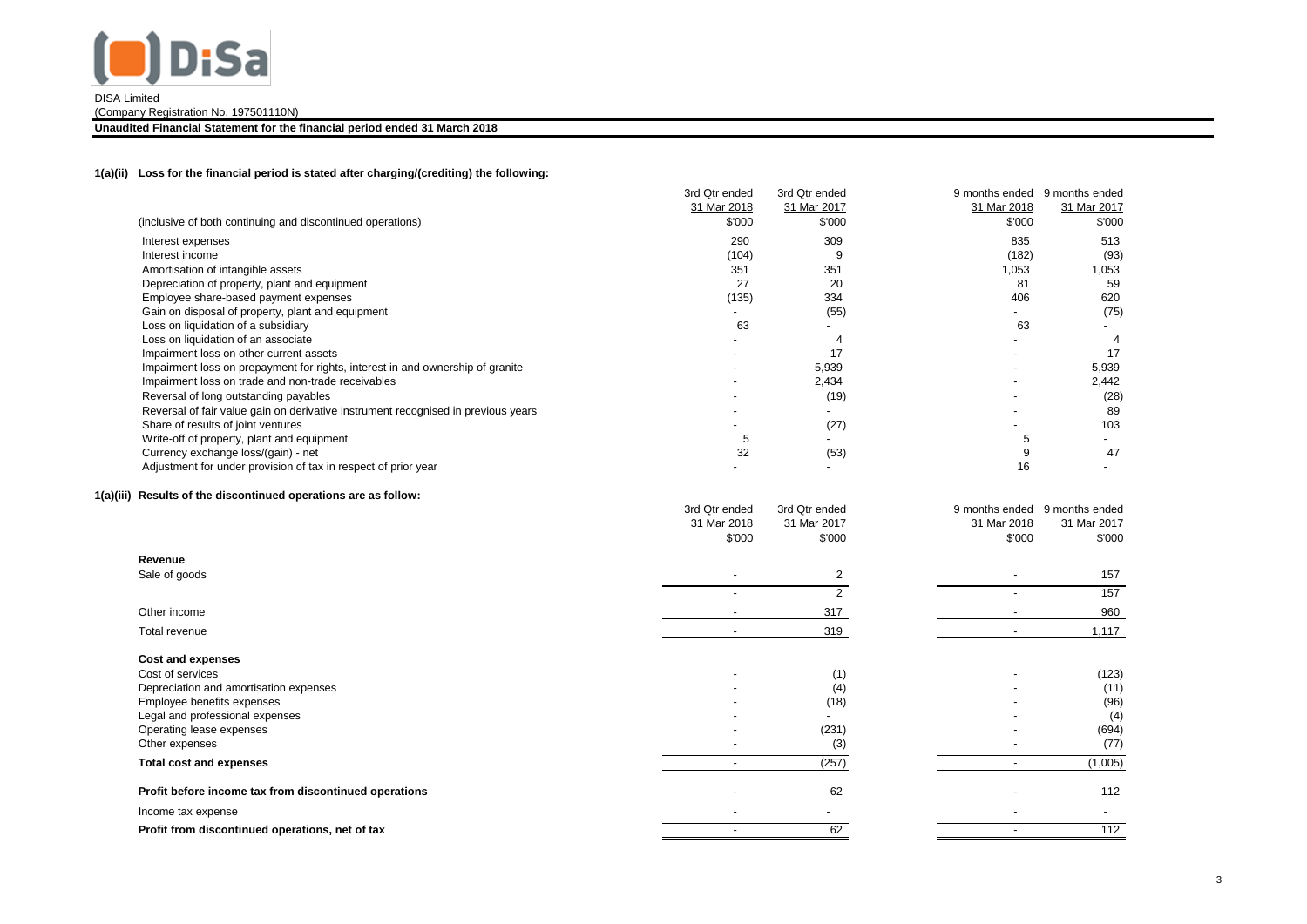

(Company Registration No. 197501110N)

**Unaudited Financial Statement for the financial period ended 31 March 2018**

**1(b)(i) A statement of financial position (for the issuer and group), together with a comparative statement as at the end of the immediately preceding financial year.**

| <b>Statements of Financial Position</b>      |             |                |                          |              |
|----------------------------------------------|-------------|----------------|--------------------------|--------------|
|                                              |             | Group          |                          | Company      |
|                                              | 31 Mar 2018 | 30 June 2017   | 31 Mar 2018              | 30 June 2017 |
|                                              | \$'000      | \$'000         | \$'000                   | \$'000       |
| <b>Non-current assets</b>                    |             |                |                          |              |
| Property, plant and equipment                | 386         | 456            | 324                      | 387          |
| Intangible assets                            | 10,886      | 11,939         |                          |              |
| Subsidiaries                                 |             | $\overline{a}$ | 30,224                   | 16,724       |
| Trade and other receivables                  |             | 91             | $\overline{a}$           |              |
| Other non-current assets                     | 120         | 120            | 54                       | 140          |
|                                              | 11,392      | 12,606         | 30,602                   | 17,251       |
| <b>Current assets</b>                        |             |                |                          |              |
| Trade and other receivables                  | 626         | 814            | 71                       | 66           |
| Other current assets                         | 1,215       | 949            | 144                      | 102          |
| Cash and bank balances                       | 32,573      | 20,165         | 22,934                   | 19,547       |
| Financial assets, available-for-sale         | 2,222       | 2,222          | 2,222                    | 2,222        |
|                                              | 36,636      | 24,150         | 25,371                   | 21,937       |
| <b>Total assets</b>                          | 48,028      | 36,756         | 55,973                   | 39,188       |
| Equity attributable to owners of the Company |             |                |                          |              |
| Share capital                                | 58,680      | 37,140         | 58,680                   | 37,140       |
| Reserves                                     | 2,296       | 4,358          | 1,521                    | 3,666        |
| <b>Accumulated losses</b>                    | (20, 889)   | (12, 879)      | (17, 467)                | (14, 661)    |
|                                              | 40,087      | 28,619         | 42,734                   | 26,145       |
| Non-controlling interests                    | (10, 118)   | (10, 025)      | $\overline{\phantom{a}}$ | $\sim$       |
| <b>Total equity</b>                          | 29,969      | 18,594         | 42,734                   | 26,145       |
|                                              |             |                |                          |              |
| <b>Non-current liabilities</b>               |             |                |                          |              |
| <b>Financial liabilities</b>                 | 88          | 12,018         | 88                       | 12,018       |
| Deferred tax liabilities                     | 1,850       | 2,029          |                          | $\sim$       |
|                                              | 1,938       | 14,047         | 88                       | 12,018       |
| <b>Current liabilities</b>                   |             |                |                          |              |
| Trade and other payables                     | 2,157       | 2,174          | 43                       | 87           |
| Accruals                                     | 1,330       | 1,222          | 1,178                    | 923          |
| <b>Financial liabilities</b>                 | 11,930      | 15             | 11,930                   | 15           |
| Provision and other liabilities              | 704         | 704            |                          |              |
|                                              | 16,121      | 4,115          | 13,151                   | 1,025        |
| <b>Total liabilities</b>                     | 18,059      | 18,162         | 13,239                   | 13,043       |
| <b>Total equity and liabilities</b>          | 48,028      | 36,756         | 55,973                   | 39,188       |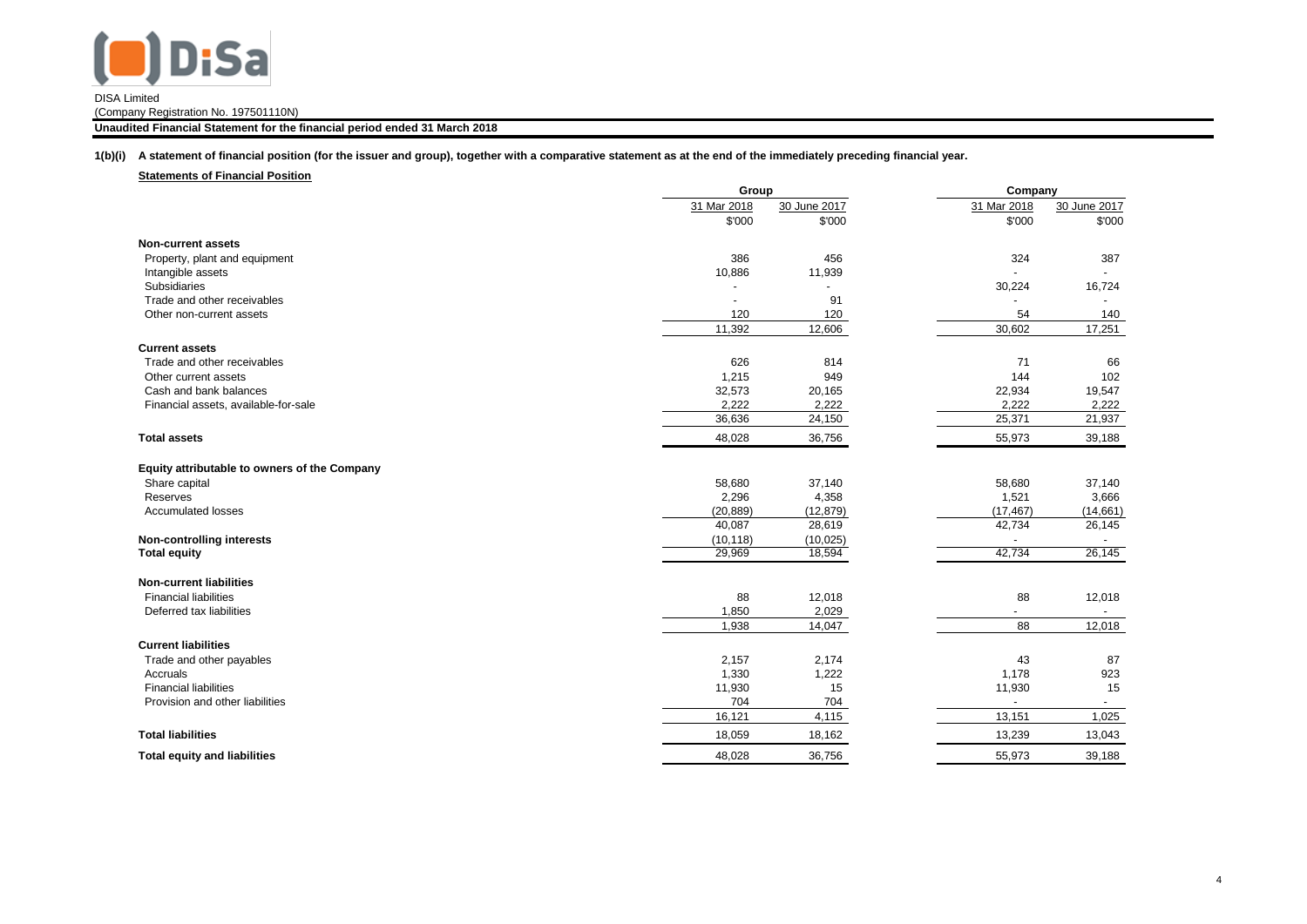

(Company Registration No. 197501110N)

**Unaudited Financial Statement for the financial period ended 31 March 2018**

#### **1(b)(ii) Aggregate amount of group's borrowings and debt securities**

**Amount repayable in one year or less, or on demand**

|         | 31 Mar 2018 (\$'000) | 30 June 2017 (\$'000) |           |  |  |
|---------|----------------------|-----------------------|-----------|--|--|
| Secured | Unsecured            | Secured               | Unsecured |  |  |
| 16      | 11.914               | 15                    | -         |  |  |

#### **Amount repayable after one year**

|         | 31 Mar 2018 (\$'000) | 30 June 2017 (\$'000) |           |  |  |
|---------|----------------------|-----------------------|-----------|--|--|
| Secured | Unsecured            | Secured               | Unsecured |  |  |
| 88      | -                    | 100                   | 11.918    |  |  |

## **Details of collateral**

As at 31 March 2018, total borrowings included secured liability of \$104,000 (30 June 2017: \$115,000) for the Group. The secured liability is secured by the rights to a leased motor vehicle.

The remaining unsecured liabilities pertain to Redeemable Convertible Bonds ("**RCB**") of \$12,000,000 (30 June 2017: \$12,000,000) issued by the Company.

On 27 December 2016, the Company entered into a RCB agreement with Wang Yu Huei, Tang Wee Loke, Lee Teong Sang and Tsai Yi-Chen, the ("**Investors**"), pursuant to which, the Investors agreed to subscribe for an aggregate subscription amount of \$12,000,000 pursuant to the terms of the RCB agreement. The bonds can be converted into the Company's ordinary shares at any time between 23 December 2017 and 23 December 2018. Shareholders' approval has been obtained on 13 February 2017 in relation to the RCB agreement.

The RCB bear an interest rate at 9% per annum and Investors can elect to have all interest due by way of allotment and issuance of ordinary shares in the Company in lieu of receiving payment of interest in cash. Please refer to the Company's circular dated 20 January 2017 for more details on the RCB.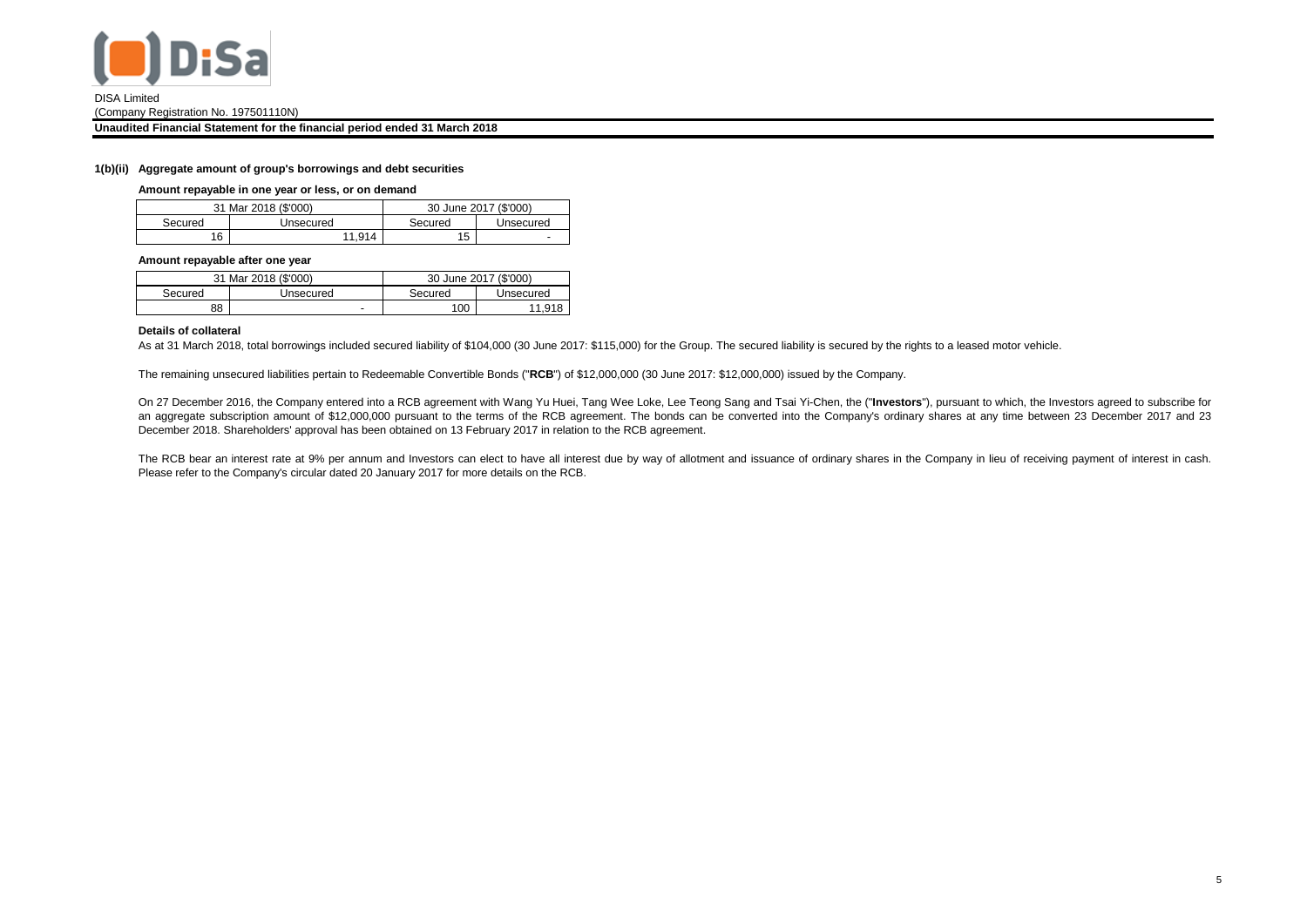

(Company Registration No. 197501110N)

**Unaudited Financial Statement for the financial period ended 31 March 2018**

**1(c) A statement of cash flows (for the group), together with a comparative statement for the corresponding period of the immediately preceding financial year.**

## **1(c)(i) Consolidated Statement of Cash Flows**

|                                                                                     | 3rd Qtr ended  | 3rd Qtr ended  |              | 9 months ended 9 months ended |
|-------------------------------------------------------------------------------------|----------------|----------------|--------------|-------------------------------|
|                                                                                     | 31 Mar 2018    | 31 Mar 2017    | 31 Mar 2018  | 31 Mar 2017                   |
|                                                                                     | \$'000         | \$'000         | \$'000       | \$'000                        |
| Cash flows from operating activities                                                |                |                |              |                               |
| Loss before income tax from continued operations for the financial period           | (2,505)        | (10, 712)      | (8, 130)     | (13, 935)                     |
| Profit before income tax from discontinued operations for the financial period      |                | 62             |              | 112                           |
|                                                                                     | (2,505)        | (10, 650)      | (8, 130)     | (13, 823)                     |
| Adjustments for:                                                                    |                |                |              |                               |
| - Interest expenses                                                                 | 290            | 309            | 835          | 513                           |
| - Interest income                                                                   | (104)          | 9              | (182)        | (93)                          |
| - Amortisation of intangible assets                                                 | 351            | 351            | 1,053        | 1,053                         |
| - Depreciation of property, plant and equipment                                     | 27             | 20             | 81           | 59                            |
| - Employee share-based payment expenses                                             | (135)          | 334            | 406          | 620                           |
| - Gain on disposal of property, plant and equipment                                 |                | (55)           |              | (75)                          |
| - Loss on liquidation of a subsidiary                                               | 63             |                | 63           |                               |
| - Loss on liquidation of an associate                                               |                | $\overline{4}$ |              | $\overline{4}$                |
| - Impairment loss on other current assets                                           |                | 17             |              | 17                            |
| - Impairment loss on prepayment for rights, interest in and ownership of granite    |                | 5,939          |              | 5,939                         |
| - Impairment loss on trade and non-trade receivables                                |                | 2,434          |              | 2,442                         |
| - Reversal of long outstanding payables                                             |                | (19)           |              | (28)                          |
| - Reversal of fair value gain on derivative instrument recognised in previous years |                |                |              | 89                            |
| - Share of results of joint ventures                                                |                | (27)           |              | 103                           |
| - Write-off of property, plant and equipment                                        | 5              |                | 5            | $\overline{\phantom{0}}$      |
| - Exchange differences                                                              | 23             | (86)           | (14)         | 65                            |
| Operating cash flows before working capital changes                                 | (1,985)        | (1,420)        | (5,883)      | (3, 115)                      |
| Changes in working capital:                                                         |                |                |              |                               |
| - Inventories                                                                       |                |                |              | 71                            |
| - Trade and other receivables                                                       | 129            | 65             | 182          | (183)                         |
| - Other current assets                                                              | (271)          | 291            | (237)        | 312                           |
| - Trade and other payables                                                          | $\overline{4}$ | (468)          | (195)        | (554)                         |
| Cash used in operations                                                             | (2, 123)       | (1, 532)       | (6, 133)     | (3, 469)                      |
| Income tax paid                                                                     |                |                | (16)         | (1)                           |
| Net cash used in operating activities                                               | (2, 123)       | (1, 532)       | (6, 149)     | (3, 470)                      |
| Cash flows from investing activities                                                |                |                |              |                               |
| Interest received                                                                   | 104            | (9)            | 182          | 93                            |
| Purchase of property, plant and equipment                                           | (3)            | (295)          | (17)         | (316)                         |
| Proceeds from disposal of property, plant and equipment                             |                | 55             | $\mathbf{1}$ | 86                            |
|                                                                                     |                |                |              |                               |
| Net cash from/(used in) investing activities                                        | 101            | (249)          | 166          | (137)                         |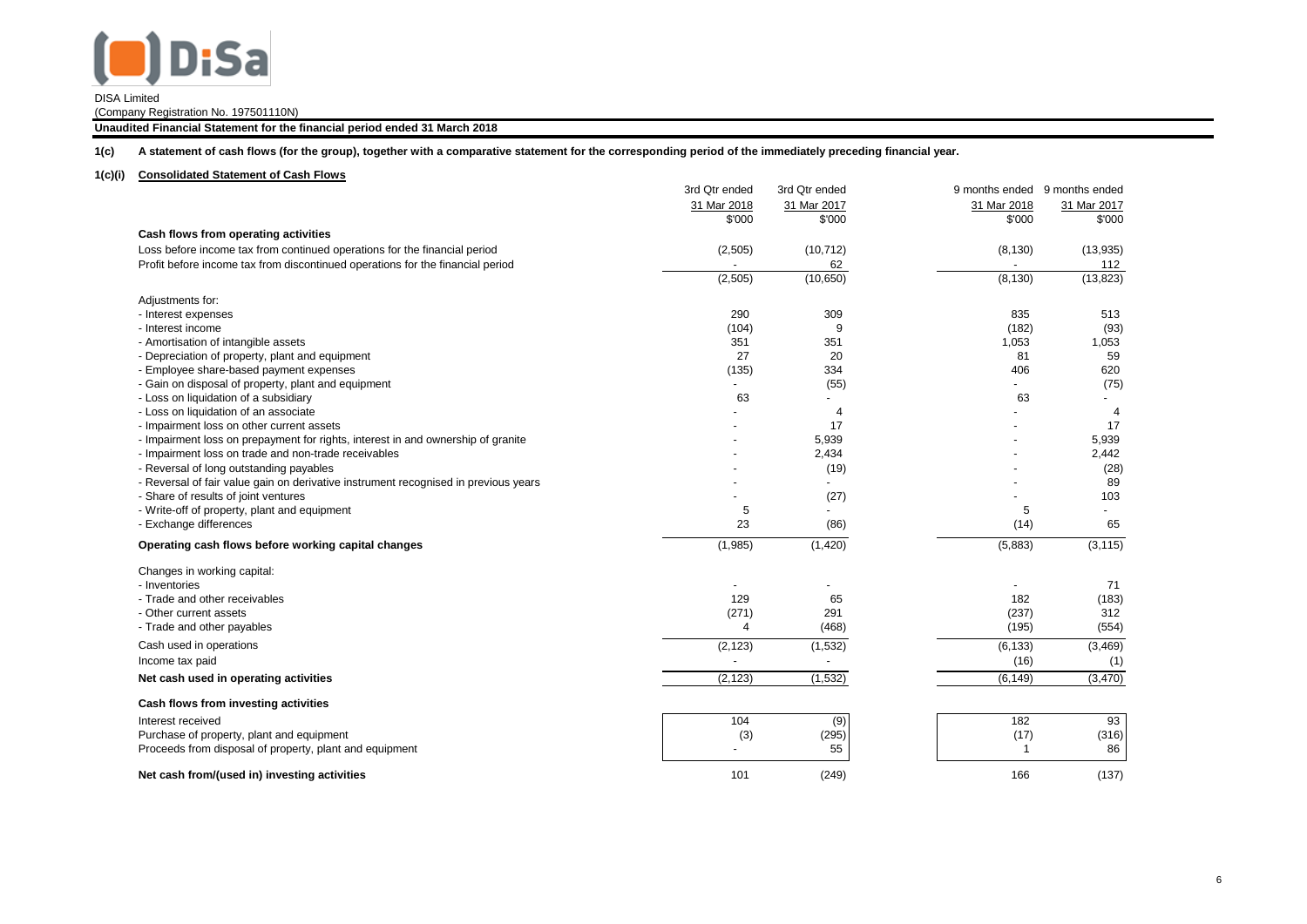

(Company Registration No. 197501110N)

## **Unaudited Financial Statement for the financial period ended 31 March 2018**

#### **1(c)(i) Consolidated Statement of Cash Flows (Continued)**

|                                                                   | 3rd Qtr ended | 3rd Qtr ended            | 9 months ended | 9 months ended |
|-------------------------------------------------------------------|---------------|--------------------------|----------------|----------------|
|                                                                   | 31 Mar 2018   | 31 Mar 2017              | 31 Mar 2018    | 31 Mar 2017    |
|                                                                   | \$'000        | \$'000                   | \$'000         | \$'000         |
| Cash flows from financing activities                              |               |                          |                |                |
| Interest paid                                                     | (587)         | (80)                     | (589)          | (1,664)        |
| Deposit placed with a bank as security                            | (50)          |                          | (50)           |                |
| Net proceeds from issuance of ordinary shares                     |               | $\overline{\phantom{a}}$ |                | 10,784         |
| Proceeds from convertible bonds                                   |               | 12,000                   |                | 12,000         |
| Proceeds from exercise of warrants                                |               | 837                      | 18,988         | 4,160          |
| Release of pledged fixed deposit                                  |               | $\overline{\phantom{a}}$ | 61             |                |
| Repayment of finance lease                                        | (4)           | (10)                     | (11)           | (26)           |
| Repayment of loan to a third party                                |               | (385)                    |                | (385)          |
| Repayment of bank borrowings                                      |               | (17)                     |                | (115)          |
| Repayment of convertible loan                                     |               | $\overline{\phantom{a}}$ |                | (7,000)        |
| Net cash (used in)/from financing activities                      | (641)         | 12,345                   | 18,399         | 17,754         |
| Net (decrease)/increase in cash and cash equivalents              | (2,663)       | 10,564                   | 12,416         | 14,147         |
| Cash and cash equivalents at beginning of the financial period    | 35,185        | 8,833                    | 20,104         | 5,282          |
| Net effects of exchange rate changes on cash and cash equivalents |               | 10                       |                | (22)           |
| Cash and cash equivalents at end of the financial period (Note A) | 32,523        | 19,407                   | 32,523         | 19,407         |

# **1(c)(ii) Notes to Consolidated Statement of Cash Flows**

### **Note A:**

For the purpose of the consolidated statement of cash flows, the consolidated cash and cash equivalents comprise the following:

|                                                                    | 9 months ended | 9 months ended |
|--------------------------------------------------------------------|----------------|----------------|
|                                                                    | 31 Mar 2018    | 31 Mar 2017    |
|                                                                    | \$'000         | \$'000         |
| Cash at bank and on hand                                           | 16.523         | 5.404          |
| Short-term bank deposits                                           | 16.050         | 14,064         |
| Cash and bank balances per Group statement of financial position   | 32.573         | 19.468         |
| Less: Deposit placed with a bank as security                       | (50)           | (61)           |
| Cash and cash equivalents per consolidated statement of cash flows | 32.523         | 19,407         |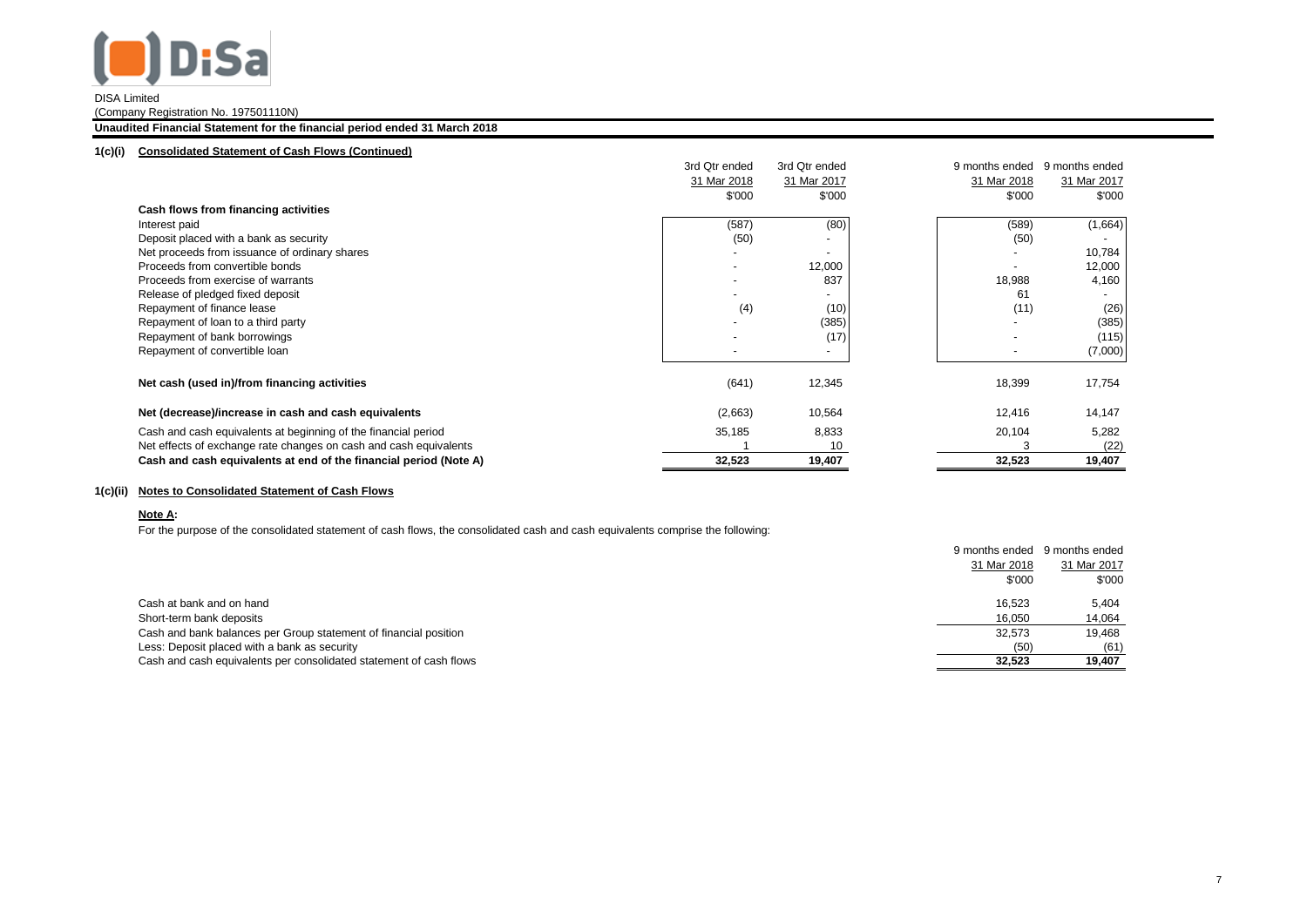

(Company Registration No. 197501110N)

## **Unaudited Financial Statement for the financial period ended 31 March 2018**

1(d)(i) A statement (for the issuer and group) showing either (a) all changes in equity or (b) changes in equity other than those arising from capitalisation issues and distributions to shareholders, together **with a comparative statement for the corresponding period of the immediately preceding financial year.**

# **Statements of Changes in Equity**

| Group                                                                   |                | Equity<br>component of                    | Foreign currency<br>translation | Share option             | Other capital            | Accumulated              | <b>Total attributable</b><br>to owners of | Non-controlling          | Total            |
|-------------------------------------------------------------------------|----------------|-------------------------------------------|---------------------------------|--------------------------|--------------------------|--------------------------|-------------------------------------------|--------------------------|------------------|
| FY 2018                                                                 | \$'000         | Share capital convertible bonds<br>\$'000 | reserve<br>\$'000               | reserve<br>\$'000        | reserves<br>\$'000       | losses<br>\$'000         | the Company<br>\$'000                     | interests<br>\$'000      | equity<br>\$'000 |
| Balance as at 1 July 2017                                               | 37,140         | 82                                        | (44)                            | 873                      | 3,447                    | (12, 879)                | 28,619                                    | (10, 025)                | 18,594           |
| Total comprehensive income                                              |                |                                           |                                 |                          |                          |                          |                                           |                          |                  |
| - Loss for the financial period                                         | $\overline{a}$ |                                           |                                 | $\overline{\phantom{a}}$ | $\overline{\phantom{a}}$ | (7,961)                  | (7,961)                                   | (6)                      | (7, 967)         |
| Other comprehensive income for the financial<br>period                  |                |                                           |                                 |                          |                          |                          |                                           |                          |                  |
| - Foreign currency translation differences from<br>foreign subsidiaries |                |                                           | 35                              |                          |                          |                          | 35                                        | 19                       | 54               |
| - Realisation of foreign currency translation on                        |                |                                           |                                 |                          |                          |                          |                                           |                          |                  |
| liquidation of a foreign subsidiary                                     |                |                                           | 49                              |                          |                          | (49)                     |                                           | ٠                        | ۰.               |
| Total comprehensive income for the financial                            |                |                                           |                                 |                          |                          |                          |                                           |                          |                  |
| period                                                                  |                |                                           | 84                              |                          |                          | (8,010)                  | (7,926)                                   | 13                       | (7, 913)         |
| Contribution by and distributions to owner<br>Issue of shares:          |                |                                           |                                 |                          |                          |                          |                                           |                          |                  |
| Conversion of warrants to ordinary shares                               | 18,988         |                                           | $\blacksquare$                  | $\blacksquare$           | $\overline{\phantom{a}}$ | $\blacksquare$           | 18,988                                    | $\overline{\phantom{a}}$ | 18,988           |
|                                                                         | 18,988         |                                           |                                 |                          |                          | $\overline{\phantom{a}}$ | 18,988                                    |                          | 18,988           |
| <b>Others</b>                                                           |                |                                           |                                 |                          |                          |                          |                                           |                          |                  |
| Expiry of warrants                                                      | 33             |                                           | $\overline{\phantom{0}}$        | $\overline{\phantom{a}}$ | (33)                     | $\overline{a}$           | $\sim$                                    | ٠                        | ۰.               |
| Employee share-based payment expenses                                   |                |                                           |                                 | 406                      |                          |                          | 406                                       |                          | 406              |
| Transfer on conversion from warrants to shares                          | 2,519          |                                           |                                 | $\overline{\phantom{a}}$ | (2,519)                  |                          |                                           | $\overline{\phantom{0}}$ |                  |
| Waiver of amount owing by a minority<br>shareholder                     |                |                                           |                                 |                          |                          |                          |                                           | (106)                    | (106)            |
|                                                                         | 2,552          |                                           |                                 | 406                      | (2, 552)                 | ٠                        | 406                                       | (106)                    | 300              |
| Balance as at 31 March 2018                                             | 58,680         | 82                                        | 40                              | 1,279                    | 895                      | (20, 889)                | 40,087                                    | (10, 118)                | 29,969           |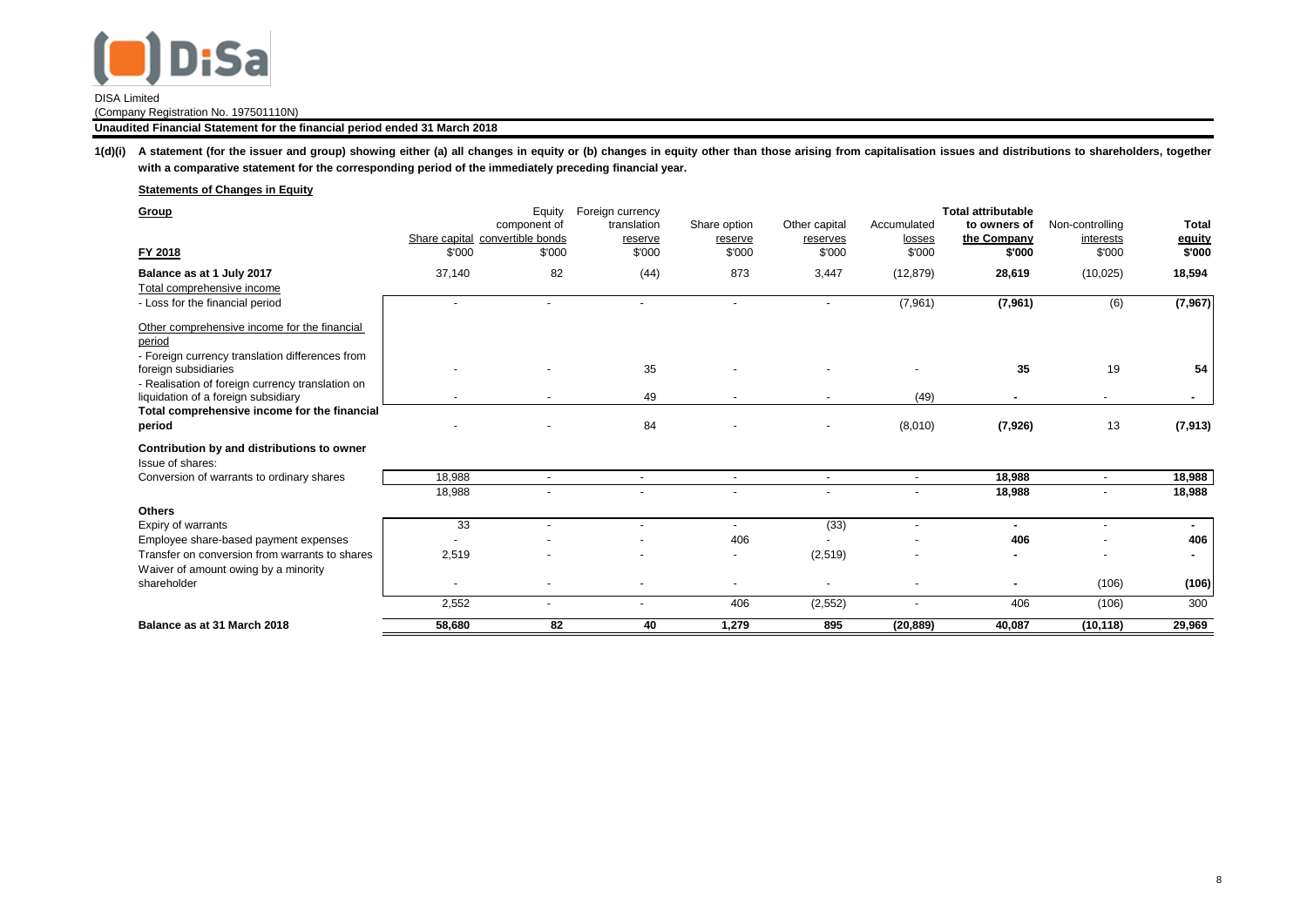

(Company Registration No. 197501110N)

**Unaudited Financial Statement for the financial period ended 31 March 2018**

| Group                                                                                                     |                                           | Equity<br>component of | Foreign currency<br>translation | Share option             | Other capital      | Accumulated      | <b>Total attributable</b><br>to owners of | Non-controlling          | <b>Total</b>     |
|-----------------------------------------------------------------------------------------------------------|-------------------------------------------|------------------------|---------------------------------|--------------------------|--------------------|------------------|-------------------------------------------|--------------------------|------------------|
| FY 2017                                                                                                   | Share capital convertible bonds<br>\$'000 | \$'000                 | reserve<br>\$'000               | reserve<br>\$'000        | reserves<br>\$'000 | losses<br>\$'000 | the Company<br>\$'000                     | interests<br>\$'000      | equity<br>\$'000 |
| Balance as at 1 July 2016<br>Total comprehensive income                                                   | 154,474                                   |                        | (34)                            | 54                       | 4,377              | (132, 438)       | 26,433                                    | (9, 107)                 | 17,326           |
| - Loss for the financial period                                                                           |                                           |                        | $\overline{\phantom{a}}$        | $\overline{\phantom{a}}$ |                    | (12,021)         | (12, 021)                                 | (1,624)                  | (13, 645)        |
| Other comprehensive income for the financial<br>period<br>- Foreign currency translation differences from |                                           |                        |                                 |                          |                    |                  |                                           |                          |                  |
| foreign subsidiaries                                                                                      |                                           |                        | 49                              |                          |                    |                  | 49                                        | (7)                      | 42               |
| - Realisation of foreign currency translation on<br>liquidation of an associate                           |                                           |                        | $\overline{\phantom{0}}$        |                          |                    | 2                | $\mathbf{2}$                              |                          | $\mathbf{2}$     |
| Total comprehensive income for the financial<br>period                                                    |                                           |                        | 49                              |                          |                    | (12,019)         | (11, 970)                                 | (1,631)                  | (13,601)         |
| Contribution by and distributions to owner<br>Issue of shares:                                            |                                           |                        |                                 |                          |                    |                  |                                           |                          |                  |
| Conversion from warrants to shares                                                                        | 4,160                                     | $\overline{a}$         | $\overline{a}$                  | ٠                        |                    |                  | 4,160                                     | ٠                        | 4,160            |
| Private placements (Note A)                                                                               | 10,933                                    |                        |                                 |                          |                    |                  | 10,933                                    |                          | 10,933           |
| - private placement expense                                                                               | (149)                                     |                        |                                 |                          |                    |                  | (149)                                     |                          | (149)            |
|                                                                                                           | 14,944                                    |                        | $\blacksquare$                  |                          |                    | $\blacksquare$   | 14,944                                    | $\overline{\phantom{a}}$ | 14,944           |
| <b>Others</b>                                                                                             |                                           |                        |                                 |                          |                    |                  |                                           |                          |                  |
| Equity conversion component of redeemable                                                                 |                                           |                        |                                 |                          |                    |                  |                                           |                          |                  |
| convertible bonds                                                                                         |                                           | 82                     |                                 |                          |                    |                  | 82                                        |                          | 82               |
| Employee share-based payment expenses                                                                     |                                           | $\sim$                 |                                 | 620                      |                    |                  | 620                                       |                          | 620              |
|                                                                                                           |                                           | 82                     | ٠                               | 620                      |                    | $\overline{a}$   | 702                                       | ٠                        | 702              |
| Balance as at 31 March 2017                                                                               | 169,418                                   | 82                     | 15                              | 674                      | 4,377              | (144, 457)       | 30.109                                    | (10, 738)                | 19,371           |

Note A: On 15 November 2016 and 9 December 2016, an aggregate of 1,280,000,000 new ordinary shares were issued pursuant to the private placements announced on 24 October 2016, 25 November 2016 and 28 November 2016.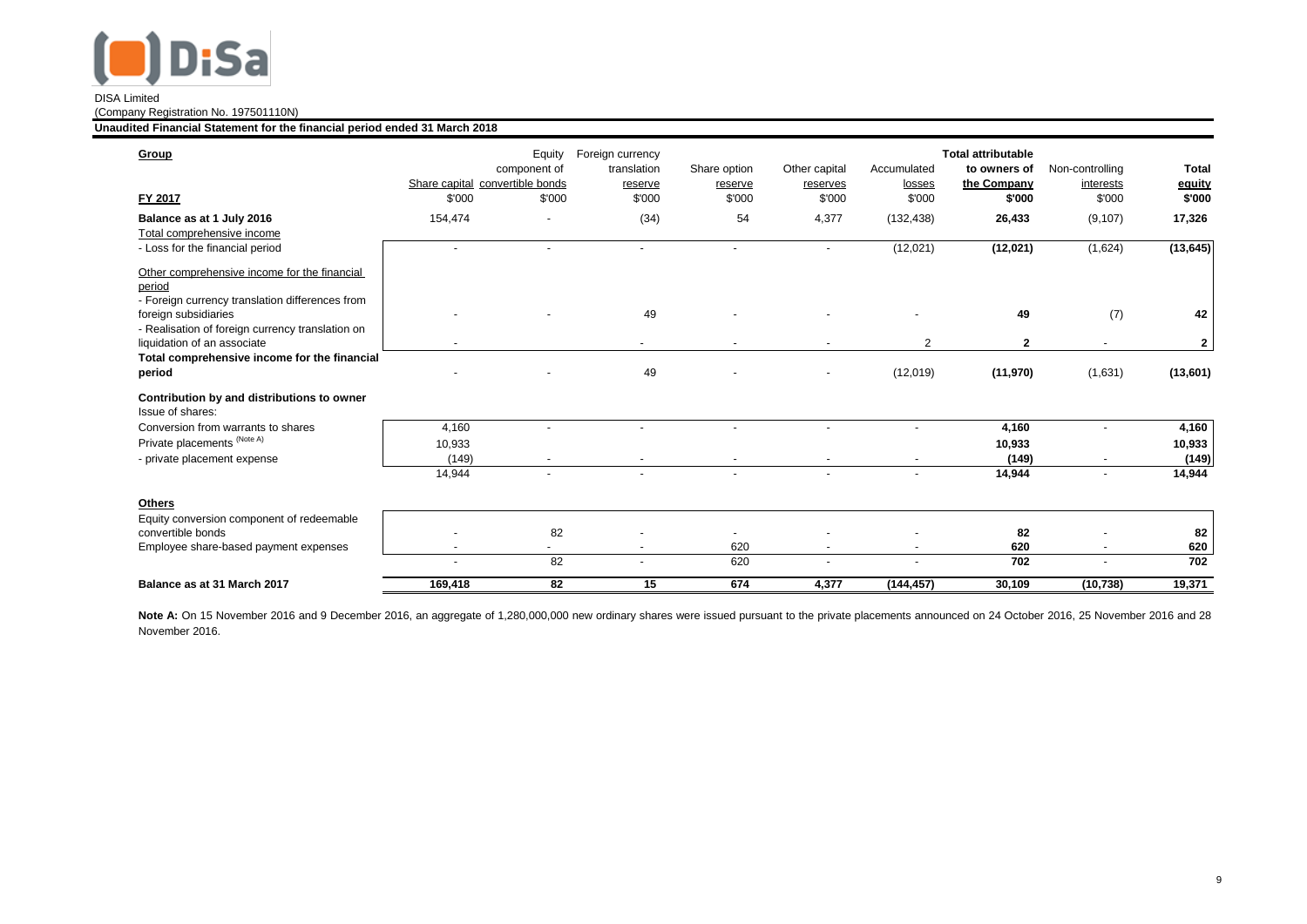

(Company Registration No. 197501110N)

**Unaudited Financial Statement for the financial period ended 31 March 2018**

# **Company**

| FY 2018                                                | \$'000  | Equity<br>component of<br>Share capital convertible bonds<br>\$'000 | Share option<br>reserve<br>\$'000 | Other capital<br>reserves<br>\$'000 | Accumulated<br>losses<br>\$'000 | Total<br>equity<br>\$'000 |
|--------------------------------------------------------|---------|---------------------------------------------------------------------|-----------------------------------|-------------------------------------|---------------------------------|---------------------------|
| Balance as at 1 July 2017                              | 37,140  | 82                                                                  | 873                               | 2,711                               | (14,661)                        | 26,145                    |
| Total comprehensive income for the financial<br>period |         |                                                                     |                                   |                                     | (2,806)                         | (2,805)                   |
| Conversion from warrants to shares                     | 18,988  |                                                                     |                                   |                                     |                                 | 18,988                    |
| Expiry of warrants                                     | 33      |                                                                     |                                   | (33)                                |                                 |                           |
| Employee share-based payment expenses                  |         |                                                                     | 406                               |                                     |                                 | 406                       |
| Transfer on conversion from warrants to shares         | 2,519   |                                                                     |                                   | (2, 519)                            |                                 | ۰                         |
| Balance as at 31 March 2018                            | 58,680  | 82                                                                  | 1,279                             | 160                                 | (17, 467)                       | 42,734                    |
| FY 2017                                                |         |                                                                     |                                   |                                     |                                 |                           |
| Balance as at 1 July 2016                              | 154,474 |                                                                     | 54                                | 3,641                               | (135, 302)                      | 22,867                    |
| Total comprehensive income for the financial           |         |                                                                     |                                   |                                     |                                 |                           |
| period                                                 |         |                                                                     |                                   |                                     | (2,371)                         | (2, 371)                  |
| Equity conversion component of redeemable              |         |                                                                     |                                   |                                     |                                 |                           |
| convertible bonds                                      |         | 82                                                                  |                                   |                                     |                                 | 82                        |
| Employee share-based payment expenses                  |         |                                                                     | 620                               |                                     |                                 | 620                       |
| Conversion from warrants to shares                     | 4,160   |                                                                     |                                   |                                     |                                 | 4,160                     |
| Private placements (Note A)                            | 10,933  |                                                                     |                                   |                                     |                                 | 10,933                    |
| - private placement expense                            | (149)   | ٠                                                                   |                                   |                                     |                                 | (149)                     |
| Balance as at 31 March 2017                            | 169,418 | 82                                                                  | 674                               | 3,641                               | (137,673)                       | 36,142                    |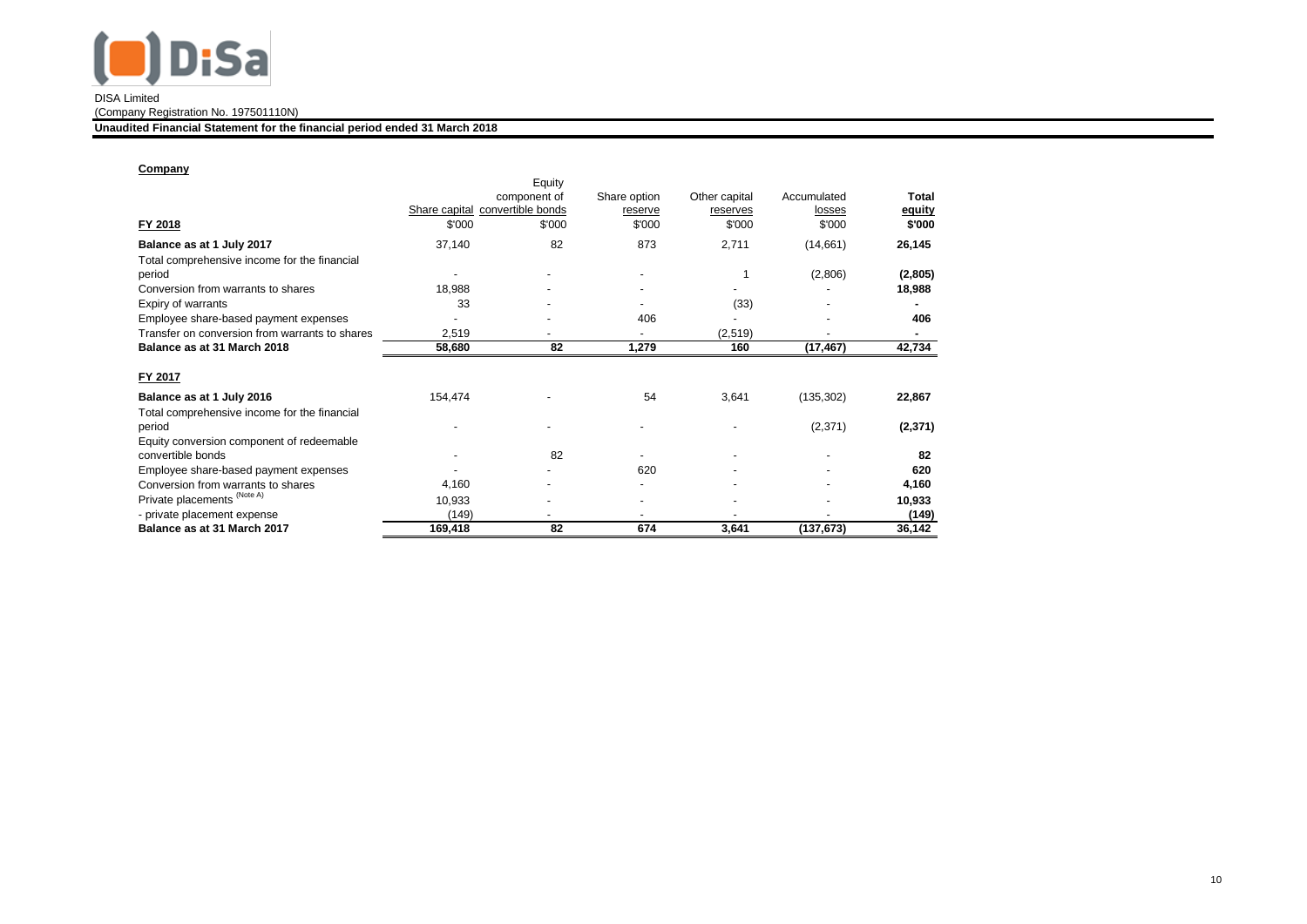

(Company Registration No. 197501110N)

#### **Unaudited Financial Statement for the financial period ended 31 March 2018**

1(d)(ii) Details of any changes in the company's share capital arising from rights issue, bonus issue, share buy-backs, exercise of share options or warrants, conversion of other issues of equity securities, issue of shares for cash or as consideration for acquisition or for any other purpose since the end of the previous period reported on. State the number of shares that may be issued on conversion of all the outstanding convertibles, if any, against the total number of issued shares excluding treasury shares and subsidiary holdings of the issuer, as at the end of the current financial period reported on and as at the end of the corresponding period of the immediately preceding financial year. State also the number of shares held as treasury shares and the number of subsidiary holdings, if any, and the percentage of the aggregate number of treasury shares and subsidiary holdings held against the total number of shares outstanding in a class that is listed as at the end of the current financial **period reported on and as at the end of the corresponding period of the immediately preceding financial year.**

#### **A) Changes in share capital during the financial period**

|                                              | Q3 FY2018      | Q3 FY2017     |
|----------------------------------------------|----------------|---------------|
| As at beginning of the financial period      | 10.038.683.403 | 6,868,508,513 |
| Issuance of new ordinary shares pursuant to: |                |               |
| - exercise of warrants                       |                | 119.613.820   |
| As at end of the financial period            | 10.038.683.403 | 6.988.122.333 |
|                                              |                |               |

The issued share capital of the Company as at 31 March 2018 comprises 10,038,683,403 (31 March 2017: 6,988,122,333) ordinary shares.

#### **B) Share options** - DISA Employee Share Option Scheme 2010 ("**ESOS**")

|                                               | Q3 FY2018    | Q3 FY2017  |
|-----------------------------------------------|--------------|------------|
| As at beginning of the financial period       | 293.000.000  | 36.000.000 |
| Add: Share options granted on 2 February 2017 |              | 1.000.000  |
| Share options granted on 16 March 2017        |              | 10.000.000 |
| Less: Share options forfeited                 | (14.000.000) |            |
| As at end of the financial period             | 279.000.000  | 47.000.000 |

#### **C) Treasury shares**

No treasury shares were held by the Company as at 31 March 2018 and 31 March 2017.

#### **D) Subsidiary holdings**

No subsidiary holdings were held by the Company as at 31 March 2018 and 31 March 2017.

#### **E) Convertible bonds**

As at 31 March 2018, the outstanding convertible bonds of the Company which are convertible at the Investors' option into up to 1,287,272,728 ordinary shares of the Company pursuant to the terms of the RCB agreement (31 March 2017: 1,287,272,728) (refer 1(b)(ii)).

#### **F) Warrants**

No outstanding warrants were issued by the Company as at 31 March 2018 (31 March 2017: 3,081,784,368) which have expired on 2 August 2017.

### **1(d)(iii) To show the total number of issued shares excluding treasury shares as at the end of the current financial period and as at the end of the immediately preceding year.**

|                                                                  | 31 Mar 2018    | 30 June 2017  |
|------------------------------------------------------------------|----------------|---------------|
| Total number of ordinary issued shares excluding treasury shares | 10.038.683.403 | 7.326.139.103 |

#### **1(d)(iv) A statement showing all sales, transfers, cancellation and/or use of treasury shares as at the end of the current financial period reported on.**

The Company does not have any treasury shares.

#### **1(d)(v) A statement showing all sales, transfers, cancellation and/or use of subsidiary holdings as at the end of the current financial period reported on.**

The Company does not have any subsidiary holdings.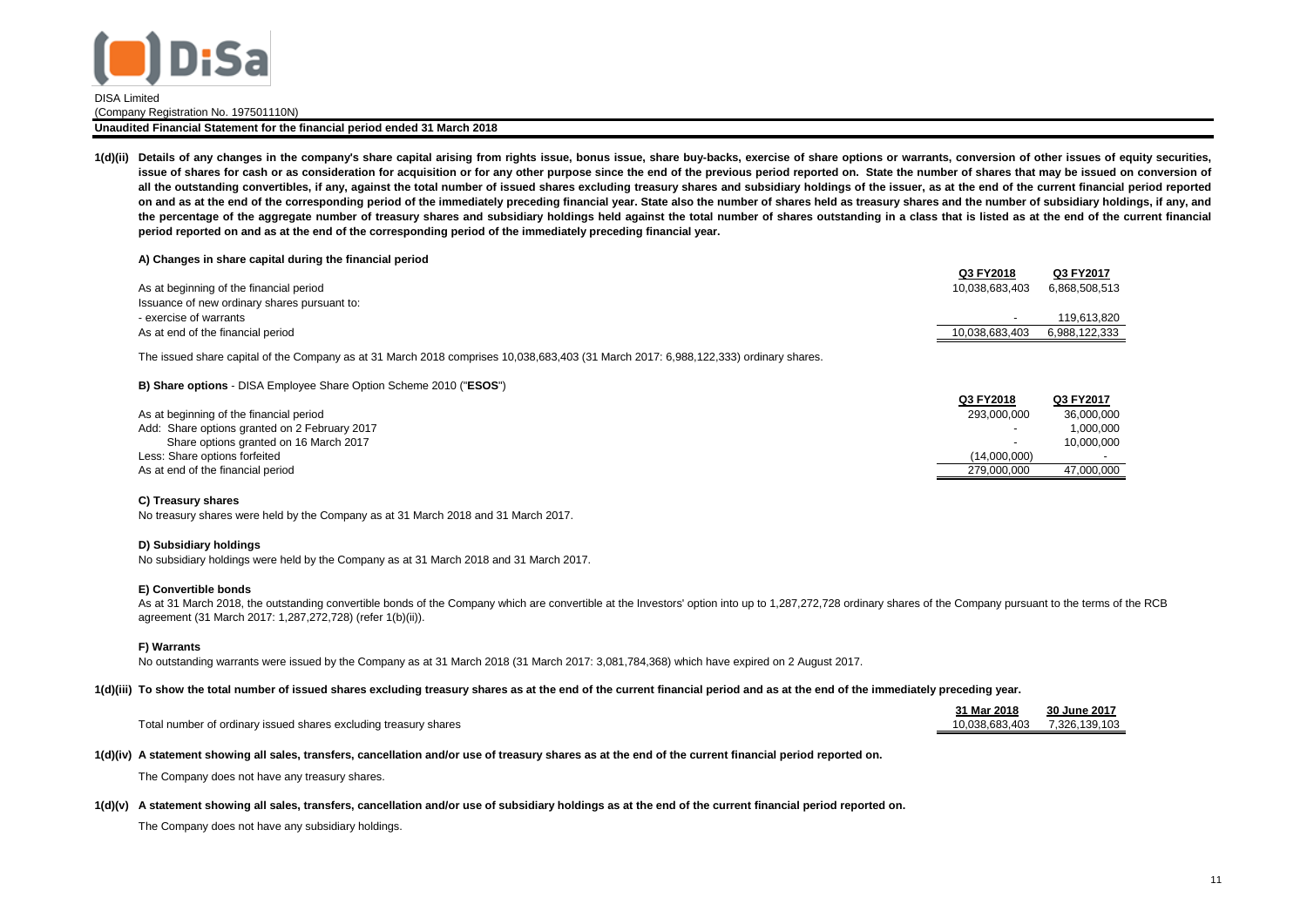

(Company Registration No. 197501110N)

**Unaudited Financial Statement for the financial period ended 31 March 2018**

**2. Whether the figures have been audited or reviewed, and in accordance with which auditing standard or practice.**

The figures have not been audited or reviewed by our auditors.

**3. Where the figures have been audited or reviewed, the auditors' report (including any qualifications or emphasis of a matter).**

The figures have not been audited or reviewed by our auditors.

**4. Whether the same accounting policies and methods of computation as in the issuer's most recently audited annual financial statements have been applied.**

Except as disclosed under paragraph 5 below, the Group has applied the same accounting policies and methods of computation for the current financial year compared with the audited financial statements for the financial year ended 30 June 2017.

**5.** If there are any changes in the accounting policies and methods of computation, including any required by an accounting standard, what has changed, as well as the reasons for, and the effect of, the **change.**

The Group has adopted the new/revised FRSs and Interpretations of FRSs ("INT FRSs") that are effective for accounting period beginning on or before 1 July 2017. The adoption of these new/revised FRSs and INT FRSs did not result in any material change to the Group's accounting policies or any significant impact on the financial statements.

**6.** Earnings per ordinary share of the group for the current financial period reported on and the corresponding period of the immediately preceding financial year, after deducting any provision for **preference dividends.**

|                                                                           | Group                    |               | Group          |                |
|---------------------------------------------------------------------------|--------------------------|---------------|----------------|----------------|
|                                                                           | 3rd Qtr ended            | 3rd Qtr ended | 9 months ended | 9 months ended |
|                                                                           | 31 Mar 2018              | 31 Mar 2017   | 31 Mar 2018    | 31 Mar 2017    |
|                                                                           |                          |               |                |                |
| Basic and diluted earnings per share (cents per share)                    |                          |               |                |                |
| From continuing operations attributable to equity owners of the Company   | (0.02)                   | (0.13)        | (0.09)         | (0.21)         |
| From discontinued operations attributable to equity owners of the Company | $\overline{\phantom{a}}$ | 0.00          | -              | 0.00           |
| - Weighted average number of ordinary shares in issue                     | 10.038.683.403           | 6.933.686.910 | 9.131.430.355  | 5.849.401.598  |
|                                                                           |                          |               |                |                |

As the exercise / conversion of the share options, convertible bonds and warrants are anti-dilutive, the diluted earnings per share is the same as the basic earnings per share.

**7. (a) current financial period reported on; and (b) immediately preceding financial year. Net asset value (for the issuer and group) per ordinary share based on the total number of issued shares excluding treasury shares of the issuer at the end of the:-**

|                                                                             | Group       |              | Companv     |              |
|-----------------------------------------------------------------------------|-------------|--------------|-------------|--------------|
|                                                                             | As at       | As at        | As at       | As at        |
|                                                                             | 31 Mar 2018 | 30 June 2017 | 31 Mar 2018 | 30 June 2017 |
| Net asset value per ordinary share attributable to owners of the            |             |              |             |              |
| Company and non-controlling interests based on issued share capital (cents) | 0.30        | 0.25         | 0.43        | 0.36         |

The net asset value per ordinary share attributable to owners of the Company and non-controlling interests is computed based on 10,038,683,403 (30 June 2017: 7,326,139,103) ordinary shares as at 31 March 2018.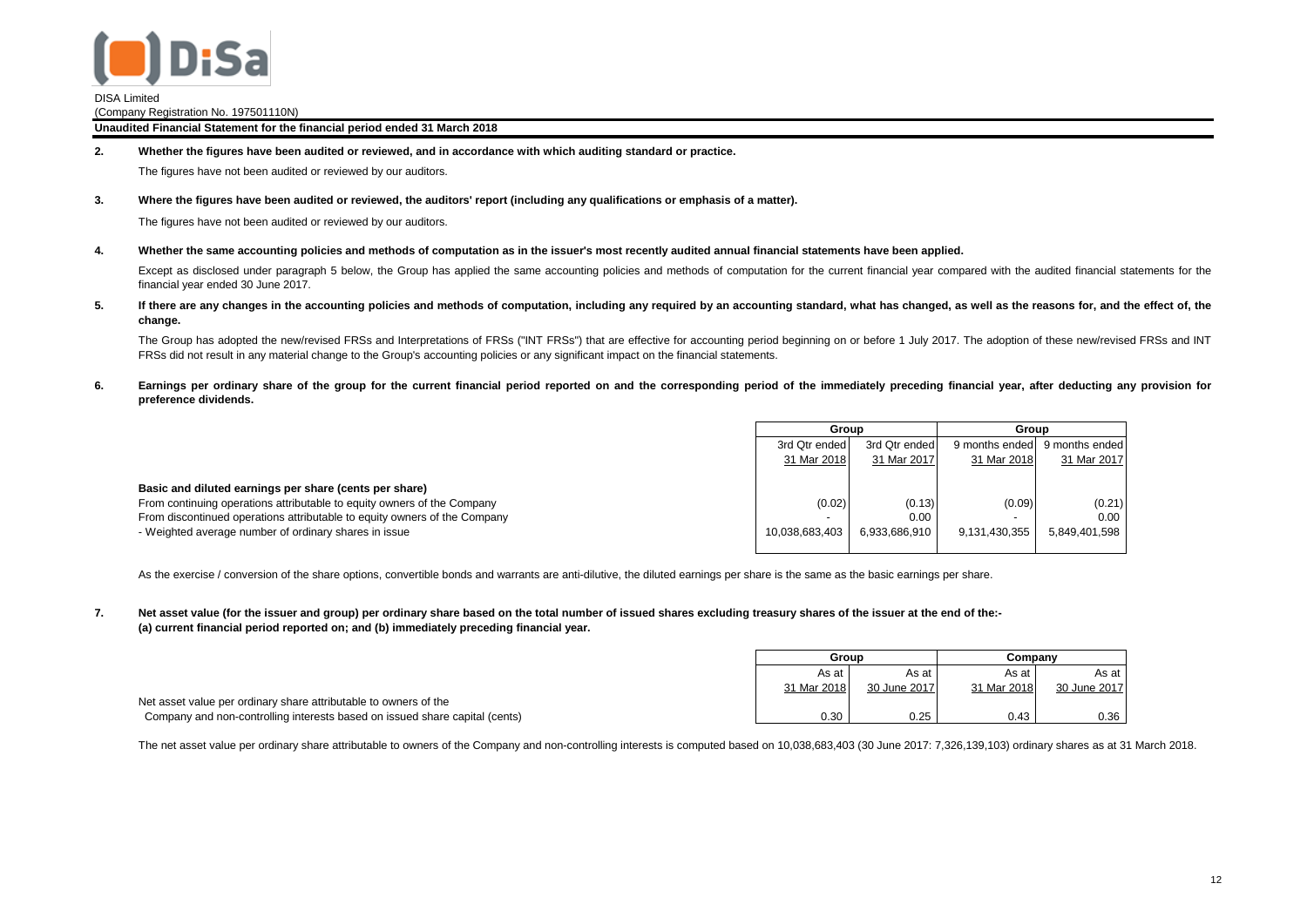

(Company Registration No. 197501110N)

**Unaudited Financial Statement for the financial period ended 31 March 2018**

**8. (b) any material factors that affected the cash flow, working capital, assets or liabilities of the group during the current financial period reported on. (a) any significant factors that affected the turnover, costs, and earnings of the group for the current financial period reported on, including (where applicable) seasonal or cyclical factors; and A review of the performance of the group, to the extent necessary for a reasonable understanding of the group's business. It must include a discussion of the following:-**

## **(A) Income Statement (Third Quarter Ended 31 March 2018 ("Q3 FY2018") versus Third Quarter Ended 31 March 2017 ("Q3 FY2017") and 9 Months Ended 31 March 2018 ("9M FY2018") versus 9 Months Ended 31 March 2017 ("9M FY2017"))**

## **Continuing operations**

## **i) Revenue**

The Group's total revenue decreased by \$66,000 (or 54.5%) from \$121,000 in Q3 FY2017 to \$55,000 in Q3 FY2018. This was mainly due to decrease in sales in Energy Management Services segment of \$53,000; and decrease in sales in Technology segment of \$13,000. The decrease in sales in Energy Management Services segment was mainly due to lower revenue generated from consultancy services while the decrease in sales in Technology segment was mainly due to lower revenue generated from sales of DiSa codes during Q3 FY2018 due to the Chinese New Year holiday break when factories in China were shut down.

On a year-to-date ("**YoY**") comparison, the Group's total revenue decreased by \$119,000 (or 44.6%) from \$267,000 in 9M FY2017 to \$148,000 in 9M FY2018. This was mainly due to decrease in sales in Energy Management Services segment of \$170,000; partially mitigated by increase in sales in Technology segment of \$51,000. The decrease in sales in Energy Management Services segment was mainly due to lower revenue generated from consultancy services while the increase in sales in Technology segment was due to revenue generated from sales of DiSa codes. The breakdown of revenue is represented in Table A below:

| <b>Table A</b>                    | 3rd Qtr ended | $%$ to        | 3rd Qtr ended | $%$ to        | 9 months ended | $%$ to        | 9 months ended | $%$ to        |
|-----------------------------------|---------------|---------------|---------------|---------------|----------------|---------------|----------------|---------------|
|                                   | 31 Mar 2018   | total revenue | 31 Mar 2017   | total revenue | 31 Mar 2018    | total revenue | 31 Mar 2017    | total revenue |
|                                   | \$'000        |               | \$'000        |               | \$'000         |               | \$'000         |               |
|                                   |               |               |               |               |                |               |                |               |
| Technology                        | 31            | 56.4%         |               | 36.4%         | 95             | 64.2%         | 44             | 16.4%         |
| <b>Energy Management Services</b> | 24            | 43.6%         |               | 63.6%         | 53             | 35.8%         | 223            | 83.6%         |
|                                   | 55            | 100.0%        | 121           | 100.0%        | 148            | 100.0%        | 267            | 100.0%        |

## **ii) Other income**

Other income increased by \$18,000 (or 18.9%) from \$95,000 in Q3 FY2017 to \$113,000 in Q3 FY2018. This was mainly attributable to increase in interest income of \$113,000; and increase in government grants and rebates of \$9,000; partially offset by (i) decrease in rental income from related parties of \$17,000 from the usage of facilities at the Company's current operating office; (ii) reconciliation of yearly interest of \$66,000 one of the Company's subsidiary's project in Q3 FY2017; (iii) absence of waiver of debt due to a related party of \$15,000 in Q3 FY2017; and (iv) overprovision of expenses of \$5,000 in Q3 FY2017.

On YoY basis, other income decreased by \$246,000 (or 54.9%) from \$202,000 in 9M FY2018 as compared to \$448,000 in 9M FY2017. This was mainly attributable to (i) decrease in rental income of \$201,000 from the leasing of office space due to expiry of lease agreement; (ii) decrease in rental income of \$54,000 from the usage of facilities at the Company's current operating office; (iii) reconciliation of yearly interest of \$66,000 one of the Company's subsidiary's project in 9M FY2017; (iv) absence of waiver of debt due to a related party of \$15,000 in 9M FY2017; and (v) overprovision of expenses of \$14,000 in 9M FY2017; partially offset by increase in interest income of \$89,000; increase in government grant and rebates of \$11,000; and other income derived from book keeping services of \$3,000.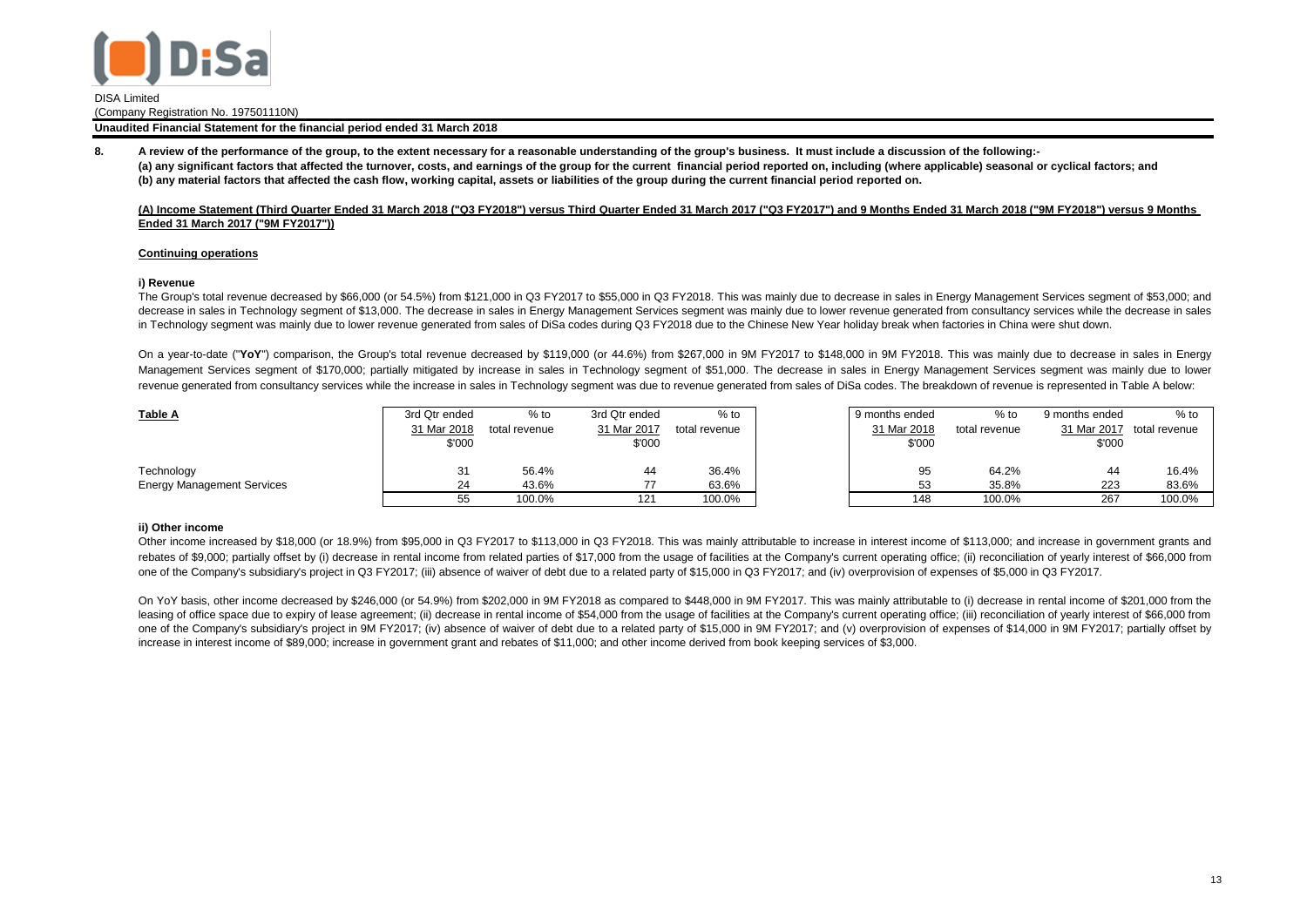

(Company Registration No. 197501110N)

#### **Unaudited Financial Statement for the financial period ended 31 March 2018**

#### **iii) Cost and expenses**

The total cost and expenses decreased by \$8,263,000 (or 77.6%) from \$10,646,000 in Q3 FY2017 to \$2,383,000 in Q3 FY2018. This was mainly due to (i) decrease in cost of services ("COS") of \$51,000 due to lower COS recorded by the Energy Management Services segment, in line with the decrease in sales in the Energy Management Services segment; (ii) decrease in legal and professional fee of \$241,000; (iii) full impairment loss on trade and non-trade receivables of \$2,434,000 from PT Kawasan Dinamika Harmonitama ("KDH") which was currently under enforcement of proceedings of the arbitral award in Q3 FY2017; (iv) full impairment loss on prepayment of rights, interest in and ownership of granite of \$5,939,000 in Q3 FY2017; and (v) impairment loss on other current assets of \$17,000 in Q3 FY2017; partially offset by (i) higher depreciation of property, plant and equipment of \$11,000; (ii) increase in employee benefits expenses of \$49,000, mainly due to increase in management resources of \$695,000 to support the expansion plans of Point-of-Sale Activation Solution beyond the United States market to South America and Europe; offset by reversal of share options of \$469,000 being granted and decrease in staff costs of \$177,000 due to the resignation of staff; (iii) loss on liquidation of a subsidiary of \$63,000; (iv) increase in operating lease expenses of \$36,000 due to two new offices in United States during Q1 FY2018; and (v) increase in other expenses of \$259,000. The increase in other expenses was mainly due to (i) higher directors' fee of \$27,000, mainly due to newly appointed directors during the financial year ended 30 June 2017 ("FY2017"); (ii) higher penalty of \$60,000 due to early termination of contract from investor relations consultancy services; (iii) higher fixed assets expensed off of \$6,000; (iv) higher recruitment expenses of \$66,000; (v) higher research and development expenses of \$35,000; (vi) higher transportation and travelling expense of \$11,000; (vii) higher upkeep of premises of \$10,000; (viii) higher GST not claimable of \$9,000; and (ix) net loss of \$82,000 in foreign currency movement; partially offset by (i) lower advertisement expense of \$15,000; and (ii) lower printing and stationery expenses of \$33,000.

The total cost and expenses decreased by \$6,389,000 (or 45.5%) from \$14,034,000 in 9M FY2017 to \$7,645,000 in 9M FY2018. This was mainly due to (i) decrease in COS of \$136,000 due to lower COS recorded by the Energy Management Services segment during the financial period as mentioned above which in line with the decrease in sales of the Energy Management Services segment; (ii) decrease in legal and professional fee of \$289,000; (iii) full impairment loss on trade and non-trade receivables of \$2,434,000 from KDH which was currently under enforcement of proceedings of the arbitral award in 9M FY2017; (iv) full impairment loss on prepayment of rights, interest in and ownership of granite of \$5,939,000 in 9M FY2017; (v) impairment loss on other current assets of \$17,000 in 9M FY2017; and (vi) lower operating lease expenses of \$32,000, mainly due to expiry of lease agreement; partially offset by (i) higher depreciation of property, plant and equipment of \$33,000; (ii) increase in employee benefits expenses of \$1,789,000, mainly due to increase in management resources of \$1,865,000 to support the expansion of Point of Sale Activation beyond the US market to South America and Europe; partially offset by reversal of share options of \$214,000 being granted; (iii) loss on liquidation of a subsidiary of \$63,000; and (vi) increase in other expenses of \$580,000. The increase in other expenses was mainly attributable to (i) higher directors' fee of \$87,000, mainly due to newly appointed directors during FY2017; (ii) higher donations of \$7,000; (iii) higher licence fee of \$7,000; (iv) higher penalty of \$60,000 due to early termination of contract from investor relations consultancy services; (v) higher fixed assets expensed off of \$4,000; (vi) higher recruitment expense of \$266,000; (vii) higher telephone, internet and fax expenses of \$77,000; (viii) higher other taxes including property tax and sales tax of \$17,000; (ix) higher transportation and travelling expenses of \$86,000 for business purposes; (x) higher research and development expenses of \$86,000; and (xi) higher marketing and business development expenses of \$69,000; partially offset by (i) lower advertisement expense of \$26,000; (ii) lower printing and stationery expenses of \$41,000; (iii) reversal of fair value gain on derivative instrument recognised in previous years of \$89,000 in 9M FY2017; and (iv) net gain of \$34,000 in foreign currency movement.

Finance costs decreased by \$19,000 (or 6.1%) from \$309,000 in Q3 FY2017 to \$290,000 in Q3 FY2018. This was mainly due to higher interest accrued from the effective date of the redeemable convertible bonds from 23 December 2016 till 31 March 2017, which was recognized in Q3 FY2017.

On YoY basis, finance costs increased by \$322,000 (or 62.8%) from \$513,000 in 9M FY2017 to \$835,000 in 9M FY2018 due to interest expenses arising from the redeemable convertible bonds.

No share of results of joint ventures recorded in Q3 FY2018 and 9M FY2018 as compared to share of profit of \$27,000 in Q3 FY2017 and share of loss of \$103,000 in 9M FY2017, due to disposal of investment in joint ventures in FY2017.

Due to the reasons above, the Group recorded a net loss before income tax from continuing operations of \$2,505,000 and \$8,130,000 in Q3 FY2018 and 9M FY2018 respectively.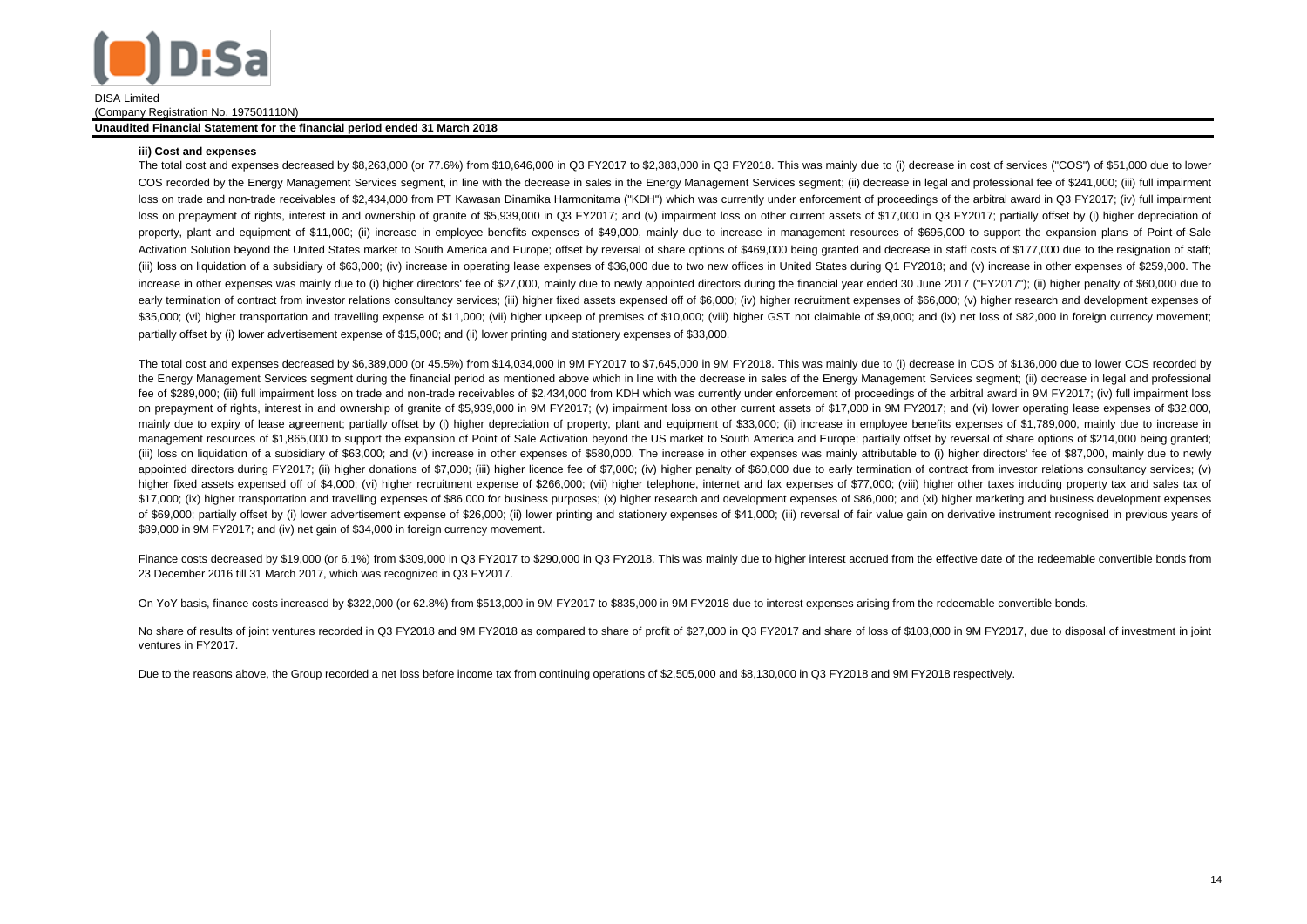

(Company Registration No. 197501110N)

**Unaudited Financial Statement for the financial period ended 31 March 2018**

#### **(B) Statements of Financial Position**

Total assets of the Group increased by \$11,272,000 from \$36,756,000 as at 30 June 2017 to \$48,028,000 as at 31 March 2018, and were mainly due to the following:

i) Property, plant and equipment decreased by \$70,000, and was mainly due to the depreciation charge during the financial period; offset by the addition of \$17,000 of new fixed assets during the financial period.

ii) Intangible assets represent core technology of DiSa Asset Protection system. Intangible assets decreased by \$1,053,000 from \$11,939,000 as at 30 June 2017 to \$10,886,000 as at 31 March 2018. This was due to an amortisation charge during the financial period.

iii) Total trade and other receivables decreased by \$279,000 from \$905,000 as at 30 June 2017 to \$626,000 as at 31 March 2018. This was mainly due to waiver of amount owing by a minority shareholder of the Company's subsidiary and repayment from customers during the financial period.

iv) Increase in cash and bank balances of \$12,408,000 (Refer to explanation in "8(C) Cash flows" below).

Total liabilities of the Group decreased by \$103,000 from \$18,162,000 as at 30 June 2017 to \$18,059,000 as at 31 March 2018, and were mainly due to the following:

i) Total accruals increased by \$108,000 from \$1,222,000 as at 30 June 2017 to \$1,330,000 as at 31 March 2018. This was mainly due to increase in accrued interest of \$250,000 mainly resulting from the redeemable convertible bonds; partially offset by decrease in accrued staff costs of \$77,000; and decrease in accrued operating costs of \$65,000 during the financial period.

ii) Total financial liabilities decreased by \$15,000 from \$12,033,000 as at 30 June 2017 to \$12,018,000 as at 31 March 2018. This was mainly due to repayment of finance lease of \$11,000 during the financial period.

iii) Deferred tax liabilities decreased by \$179,000 from \$2,029,000 as at 30 June 2017 to \$1,850,000 as at 31 March 2018. This was due to reversal of amortisation charge during the financial period.

## **(C) Cash Flows**

## **i) Q3 FY2018 vs Q3 FY2017**

The Group recorded a net decrease in cash and cash equivalents of \$2,663,000 in Q3 FY2018 compared to net increase in cash and cash equivalents of \$10,564,000 in Q3 FY2017, mainly due to funds generated/utilised as follows:

Net cash outflow from operating activities for Q3 FY2018 was \$2,123,000. This comprised operating cash outflows before working capital changes of \$1,985,000 which is mainly due to the loss before income tax for the financial period and adjusted for net working capital outflow of \$138,000. The net working capital outflow was due to increase in other current assets of \$271,000; offset by the decrease in trade and other receivables of \$129,000; and increase in trade and other payables of \$4,000.

Net cash from investing activities for Q3 FY2018 amounted to \$101,000 mainly due to interest received of \$104,000; partially offset by purchase of property, plant and equipment of \$3,000.

Net cash used in financing activities for Q3 FY2018 amounted to \$641,000 mainly due to interest paid of \$587,000; deposit placed with a bank as security of \$50,000 and repayment of finance lease of \$4,000.

## **ii) 9M FY2018 vs 9M FY2017**

Cash and bank balances (net of deposit placed with a bank as security) (refer to 1(C)(ii)) increased by approximately \$12,419,000 from \$20,104,000 as at 30 June 2017 to \$32,523,000 as at 31 March 2018, mainly due to funds generated/utilised as follows:

Net cash outflow for operating activities for 9M FY2018 was \$6,149,000. This comprised operating cash flows before working capital changes of \$5,883,000 which is mainly due to the loss before income tax for the financial period and adjusted for net working capital outflow of \$250,000. The net working capital outflow was the result of increase in other current assets of \$237,000; and decrease in trade and other payables of \$195,000; partially offset by decrease in trade and other receivables of \$182,000.

Net cash from investing activities for 9M FY2018 amounted to \$166,000 mainly due to interest received of \$182,000; partially offset by purchase of property, plant and equipment of \$17,000.

Net cash from financing activities for 9M FY2018 amounted to \$18,399,000 mainly due to proceeds from exercise of warrants of \$18,988,000; partially offset by interest paid of \$589,000; deposit placed with a bank as security of \$50,000 and repayment of finance lease of \$11,000.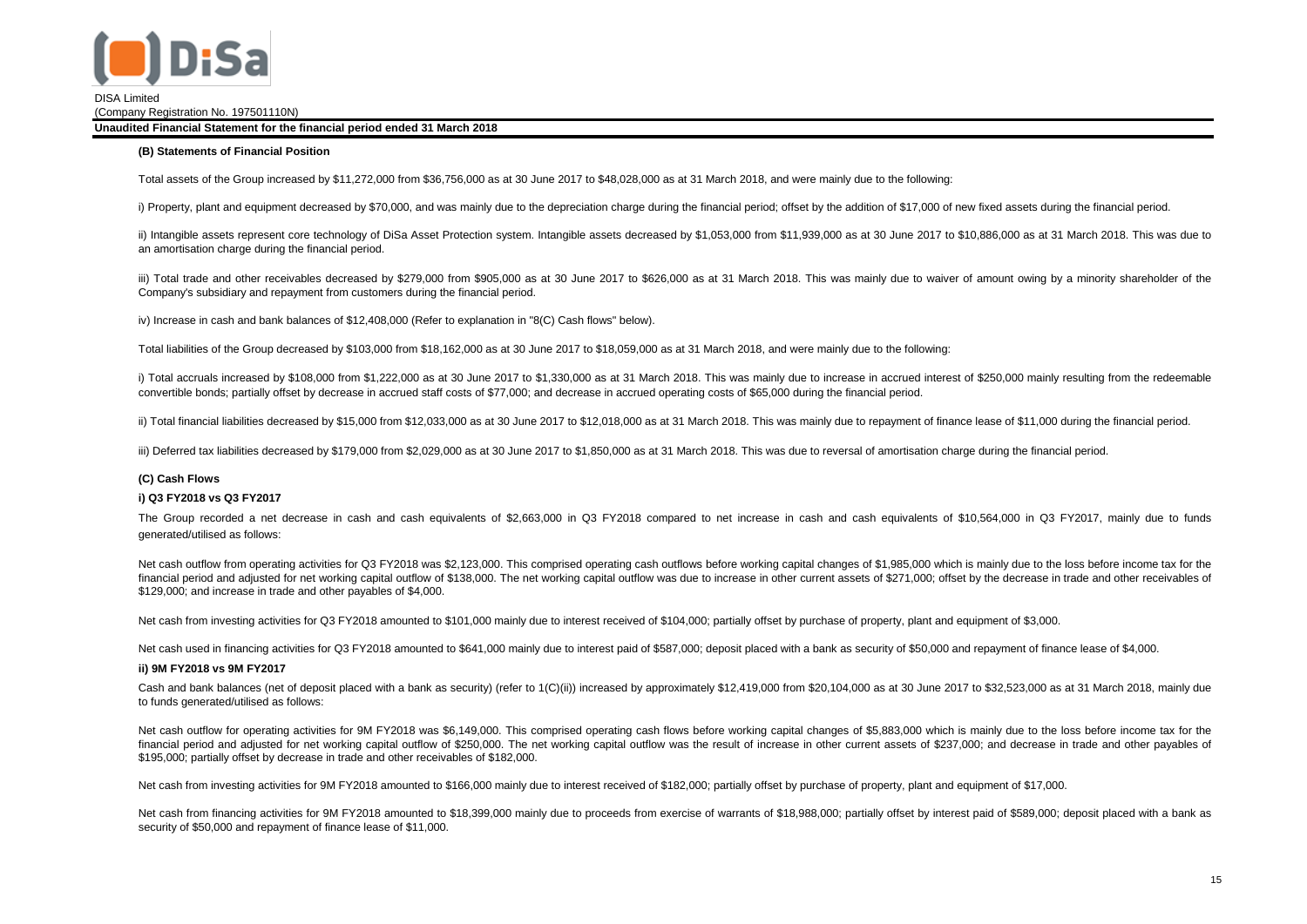

(Company Registration No. 197501110N)

#### **Unaudited Financial Statement for the financial period ended 31 March 2018**

## **(D) Use of Proceeds**

### **i) Warrants**

As at 31 March 2018, 3.642.453.758 warrants ("Warrants Exercise") has been exercised since the issue of the warrants and a total proceed of about \$25.5 million was raised. The rights to subscribe for new ordinary shares in the capital of the Company by way of exercise of the warrants had expired on 2 August 2017. The status of the proceeds is as follow:

|                                         | <b>Warrants</b><br><b>Exercise</b><br>\$'000 |
|-----------------------------------------|----------------------------------------------|
| Net proceeds raised                     | 25.497                                       |
| <b>Less: Utilisations</b>               |                                              |
| - Business expansion (Note A)           | (10.144)                                     |
| - Working capital expenditures (Note B) | (4, 850)                                     |
| - Repayment of loans (Note C)           | (1, 173)                                     |
| Balance as at 31 March 2018             | 9.330                                        |

**Note A:** Additional investment in Disa Digital Safety Pte. Ltd..

**Note B:** Working capital expenditures consisted of non-trade payments, purchase of fixed assets, staff salaries and related expenses.

**Note C:** Repayment of loans including accrued interest for working capital purposes.

### **ii) Convertible bonds**

On 27 December 2016, the Company entered into a RCB agreement with Investors pursuant to which, the Investors agreed to subscribe for an aggregate subscription amount of \$12 million pursuant to the terms of the RCB agreement. No proceeds were utilised as at 31 March 2018.

#### **9. Where a forecast, or a prospect statement, has been previously disclosed to shareholders, any variance between it and the actual results.**

No forecast or prospect statement was disclosed to shareholders previously.

#### **10.** A commentary at the date of the announcement of the significant trends and competitive conditions of the industry in which the group operates and any known factors or events that may affect the **group in the next reporting period and the next 12 months.**

There is increasing interest shown in the Group's Point of Sales Activation ("PoSA") and 3S (Single Scan Serialisation) technologies with the American retailers. Currently there are 20 suppliers on board and the Group anticipates more suppliers coming on board periodically. But, the third quarter sales of codes were lower by 30% than the corresponding period of the immediately preceding financial year. This was mainly due to the long holiday break during the Chinese new year where factories in China were shut down. Despite this, the sales of codes for the nine months ending 31 March 2018 were higher by 116% than those in the corresponding financial period ending 31 March 2017. The Group will continue with other technologies to assist US retailers in managing their return fraud problem. These technologies are intended to provide a comprehensive solution to US retailers by minimising or avoiding shrinkage and return fraud and extend to a wide range of electronic and non-electronic retail products.

The Group is actively expanding its presence in the US to market its technologies. In addition to hiring additional experienced marketing executives, the Group has also expanded its ground support centres from Bentonville, Houston Texas to Minneapolis (home office locations for three of the largest US retailers Walmart, Target and Best Buy). These high level interactions will deepen and broaden relationships with existing and potential customers. Barring unforeseen circumstances, the Group is cautiously optimistic about continuous improvement in the adoption of its innovative technologies by retailers in the US.

## **11. Dividend**

## **(a) Current financial period reported on.**

Any dividend declared for the current financial period reported on? None.

#### **(b) Corresponding period of the immediately preceding financial year.**

Any dividend declared for the corresponding period of the immediately preceding financial year? None.

**(c) Date payable** Not applicable.

**(d) Books closure date** Not applicable.